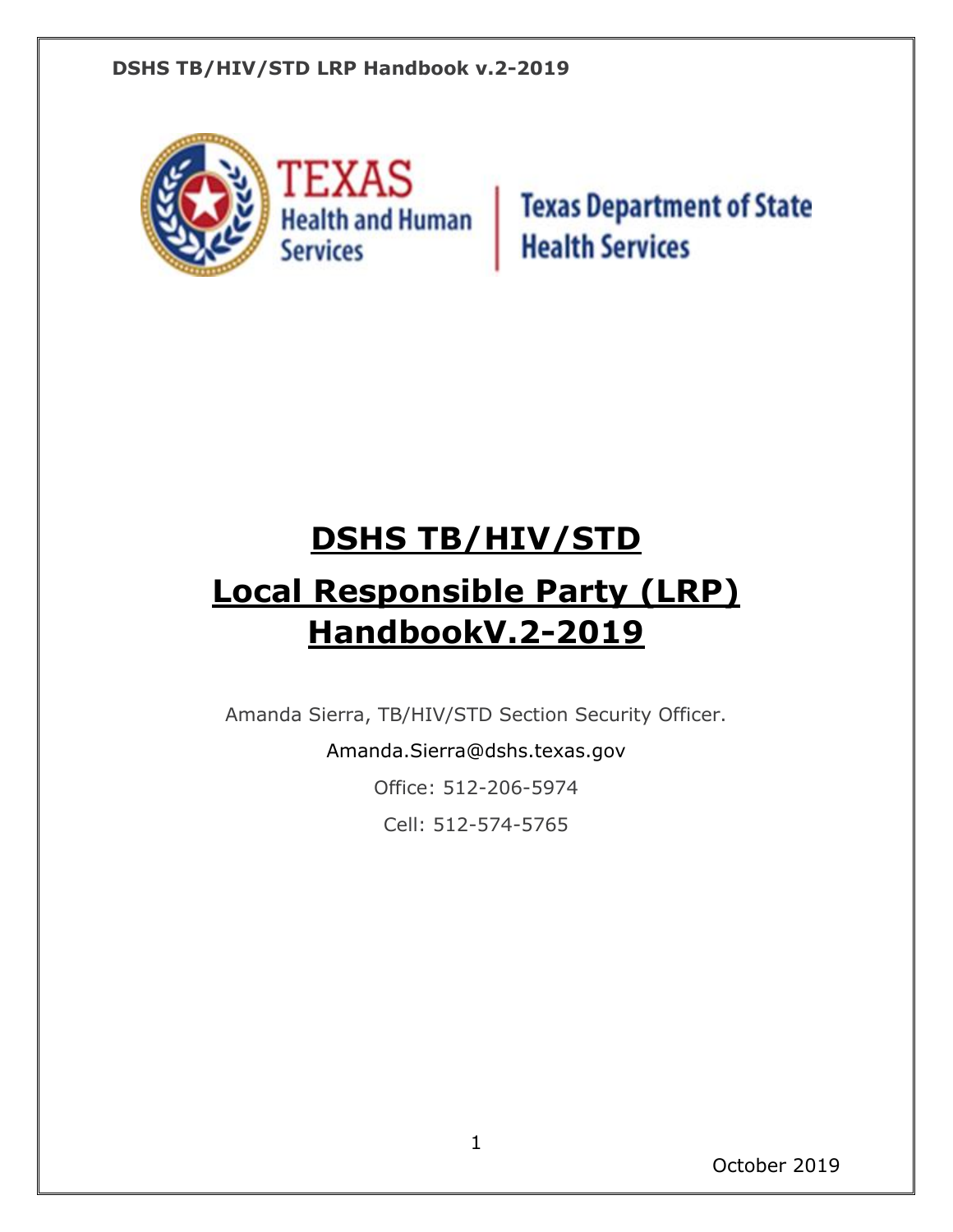# **Contents**

<span id="page-1-0"></span>

| 1.  |                                                                                                                                                                                  | $\overline{3}$                     |  |  |
|-----|----------------------------------------------------------------------------------------------------------------------------------------------------------------------------------|------------------------------------|--|--|
| 2.  |                                                                                                                                                                                  | 3                                  |  |  |
| 3.  |                                                                                                                                                                                  | $\overline{Z}$                     |  |  |
| 4.  | Local Responsible Party (LRP) Responsibilities----------------                                                                                                                   | <u>10</u>                          |  |  |
| 5.  | Local Responsible Party (LRP) Bi-Annual Reporting----------                                                                                                                      | 11                                 |  |  |
| 6.  | Local Responsible Party (LRP) Change Process---------------                                                                                                                      | <u>12</u>                          |  |  |
| 7.  |                                                                                                                                                                                  |                                    |  |  |
| 8.  | Section Policies and Procedures---------------------------------                                                                                                                 | 14                                 |  |  |
| 9.  | Privacy Incidents and Investigations--------------------------<br>*Privacy Incident Reporting--------------------------------<br>* Updated Privacy Incident Reporting Procedures | $\frac{15}{17}$<br><u>19</u>       |  |  |
| 10. | Site Assessment(s)/Inspection(s)------------------------------                                                                                                                   | 20                                 |  |  |
| 11. |                                                                                                                                                                                  | 21                                 |  |  |
| 12. |                                                                                                                                                                                  | <u>23</u>                          |  |  |
| 13. | <b>DSHS Secure Network Systems and Confidential</b>                                                                                                                              | <u>24</u><br>$\overline{24}$<br>25 |  |  |
| 14. | Authorized User(s) Maintenance----------------------------                                                                                                                       | 25                                 |  |  |
| 15. | Security and Confidentiality Training--------------------------                                                                                                                  | <u>26</u>                          |  |  |
| 16. |                                                                                                                                                                                  | <u>29</u>                          |  |  |
| 17. | Community Based Organizations (CBO)------------------------                                                                                                                      | <u>30</u>                          |  |  |
| 18. |                                                                                                                                                                                  | <u>30</u>                          |  |  |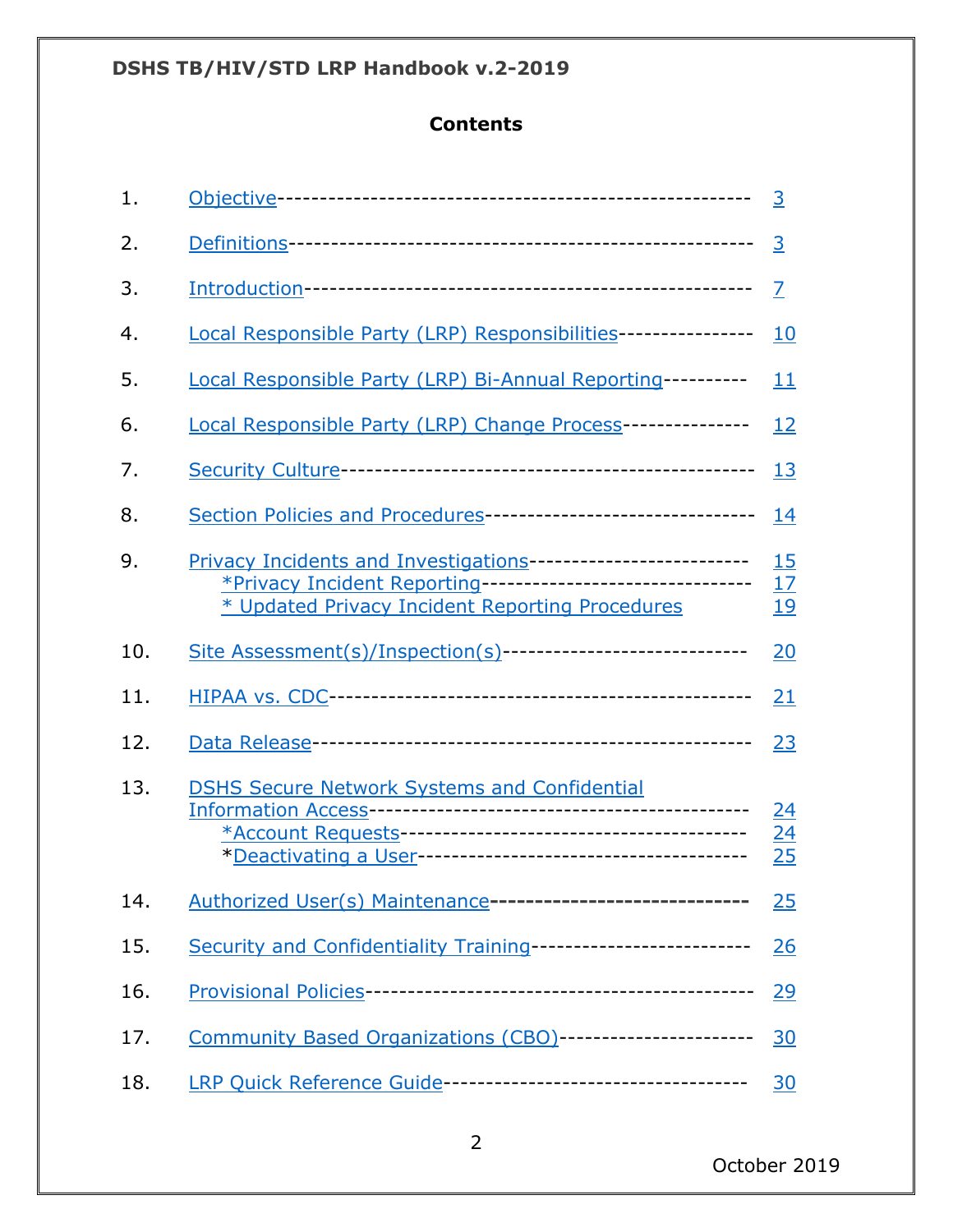## <span id="page-2-0"></span>1. **Objective**:

The Department of Texas State Health Services (DSHS) TB/HIV/STD Local Responsible Party (LRP) Handbook is made available to provide guidance on topics based on security, confidentiality, privacy incidents, and policies and procedures.

[Back to Contents.](#page-1-0)

## <span id="page-2-1"></span>2. **Definitions**

**Aggregate Data:** Aggregate Data refers to individual-level information that is compiled into data summaries or summary reports, typically for the purposes of public reporting or statistical analysis. Aggregate data may contain potentially identifying information, particularly if the aggregated data are very detailed or for a small subset of individuals.

**Authorized Users (AU).** Authorized Users are personnel that have access to TB/HIV/STD confidential information. Authorized Users should only have access to the confidential information necessary to carry out the public health functions outlined in their job duties and should only be given access to this information after signing the DSHS TB/HIV/STD Confidentiality Agreement and completing required DSHS Security Training on an annual basis. Authorized Users are to be TB/HIV/STD program staff, which may also include personnel in IT, contract staff, temporary staff, and interns. All specific job functions should be examined before giving personnel an authorized user status. **TB/HIV/STD program staff are responsible for securing confidential information from unintended disclosure to non-TB/HIV/STD staff. All documents (annual security and confidentiality training forms) should be on file with the Section Security Officer.**

**Confidential Information:** Any information which pertains to a person that is intended to be kept in confidence or kept secret and could result in the identification of the patient should that information be released, including Protected Health Information and Personally Identifiable Information.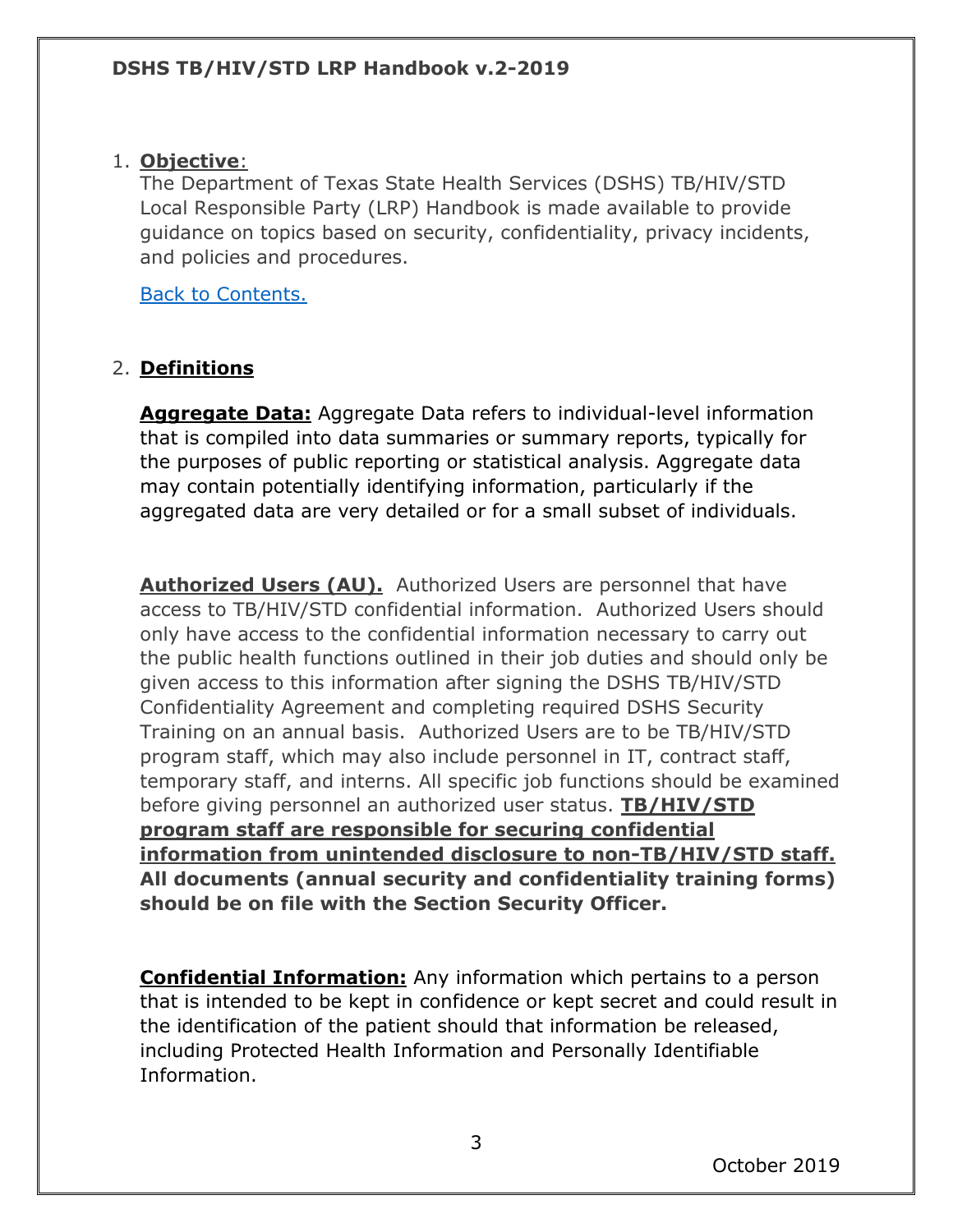**Confidentiality:** The ethical principle or legal right that a physician or other health professional or researcher will prevent unauthorized disclosure of any confidential information relating to patients and research participants.

**Corrective Action(s):** A plan that is often developed in response to an incident. This process begins with a root cause analysis that identifies underlying problems that represent a risk of future incidents.

**Disciplinary Action(s):** A process for dealing with job-related behavior that does not meet expected and communicated performance standards.

**Intentional**: An intentional act done by intention or design.

**Local Responsible Party (LRP):** An official who accepts responsibility for implementing and enforcing HIV/STD security and confidentiality policies and procedures related to HIV/STD surveillance, epidemiology, public health follow-up and medication program data and information; the LRP also has the responsibility of reporting and assisting in the privacy incident investigation process.

**Negligent**: Failure to use reasonable care, including failure to do (or not to do) something that a reasonably prudent person would do (or not do) under like circumstances.

**Non-TB/HIV/STD Staff.** Non-TB/HIV/STD Staff are individuals (administrators, other employees, IT staff, custodial staff, interns, etc.) who are regularly in the areas where TB/HIV/STD activities are being conducted but are not specifically a part of the TB/HIV/STD program staff. These individuals can be held responsible for the unauthorized release of confidential information. All individuals must fulfill the requirements of DSHS TB/HIV/STD Security Training, along with a signed DSHS Confidentiality Agreement. **TB/HIV/STD program staff are**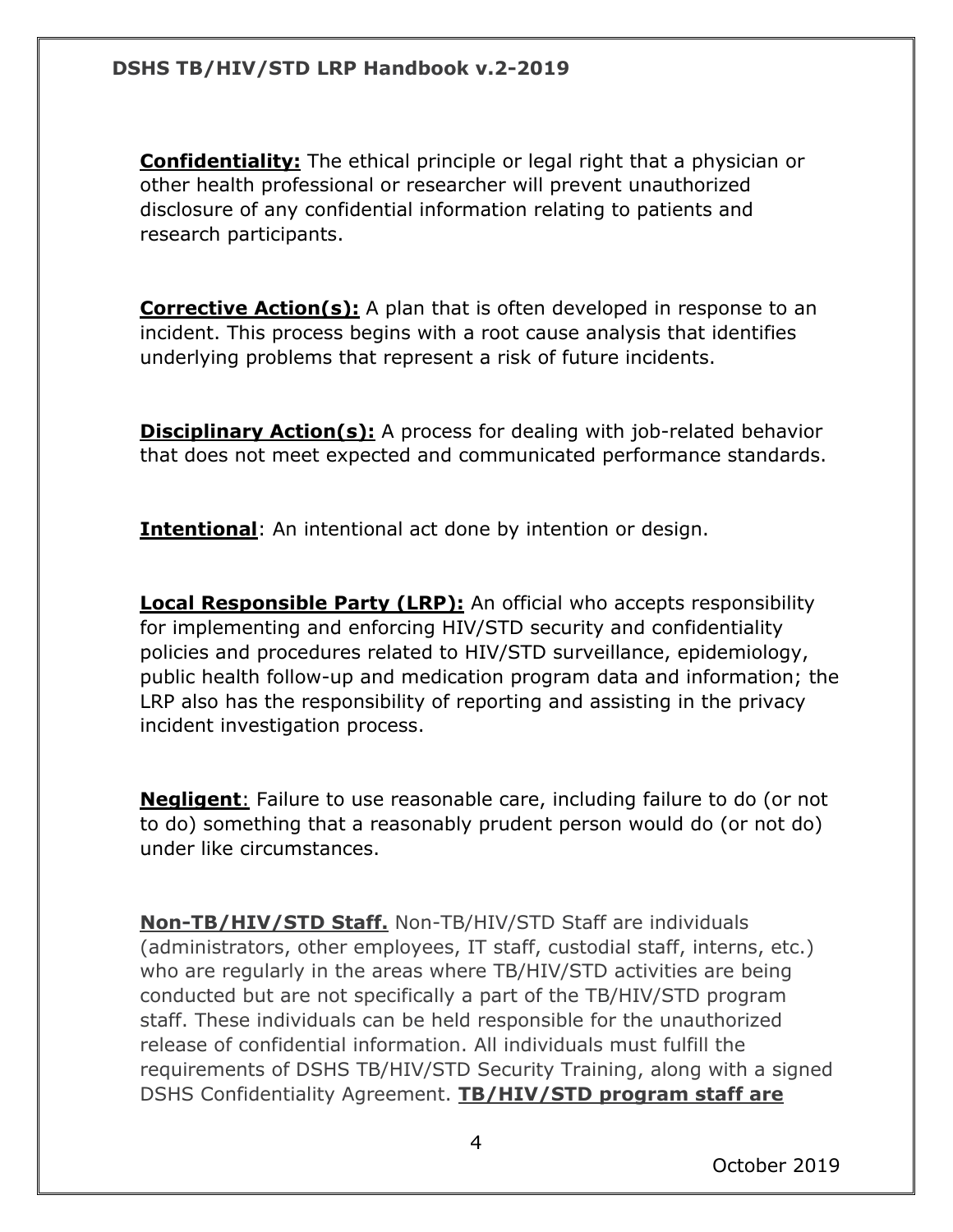**responsible for securing confidential information from unintended disclosure to non-TB/HIV/STD staff. All documents (annual security and confidentiality training forms) should be on file with the Section Security Officer.**

**Overall Responsible Party (ORP):** DSHS official who accepts overall responsibility for implementing and enforcing TB/HIV/STD security standards and practices. The ORP is responsible for protecting data as they are collected, stored, analyzed, and released and must certify to CDC annually that all security program requirements are being met. The THS Section Director will be designated at the Overall Responsible party.

**Personal Identifiable Information (PII):** Data or other information which otherwise identifies, an individual or provides information about an individual in a way that is reasonably likely to enable identification of a specific person and make personal information about them known. Personal information includes, but is not limited to, information regarding a person's home or other personal address, Social Security number, driver's license, marital status, financial information, credit card numbers, bank accounts, parental status, sex, race, religion, political affiliation, personal assets, medical conditions, medical records or test results, home or other personal phone numbers, non-university address, employee number, personnel or student records and so on. CRF § 155.260 and TAC Title 521.

**Privacy Incident**: An incident in which confidential information might have been divulged to unauthorized parties and/or protocol for handling of confidential information might not have been followed.

**Protected Health Information (PHI):** is an individual's health information that is created or received by a health care provider related to the provision of health care by a covered entity that identifies or could reasonably identify the individual. The 18 identifiers that are considered PHI can be found in the OHRPP Guidance & Procedures: Health Insurance Portability and Accountability Act (HIPAA).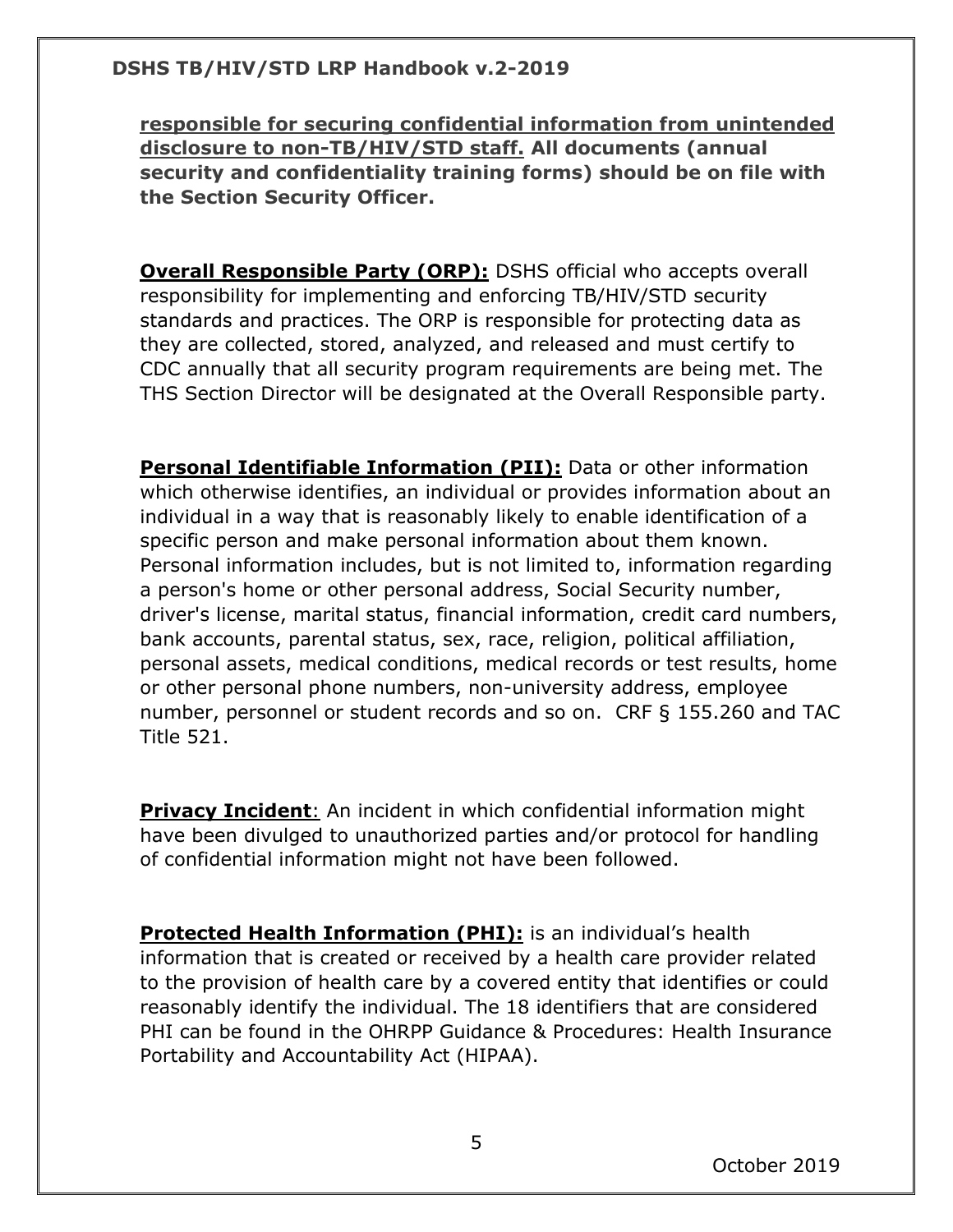**Pseudo-anonymized Data:** Individual record-level data which has been stripped of personal identifiers (e.g., name, address, Social Security number) but may contain potentially identifying information (e.g., age, sex, race/ethnicity, locality information) that when combined with other information may identify an individual. If the combining of information could identify an individual, these data are considered confidential.

**Rule of Fifty:** The acceptable threshold for the release of aggregate TB, HIV/AIDS, STD surveillance, epidemiologic, and public health follow-up data. The underlying population of the statistic released must be a population of greater than 50 people and must also be at least twice the number of cases. The Rule of Fifty is used to protect the identity of people in very small and less populated areas; where release of this information can be linked to disease data and could reveal someone's information.

**Security Team:** Internally, the Security Team consists of the Section Security Officer, Group manager, and the Local Responsible Party(s) and sometimes the Overall Responsible Party (ORP) if the incident involves multiple program areas. Externally, this team consists of appropriate staff designated to serve in this team. The Security Team is responsible for investigating suspected privacy incidents, gathering all facts related to the incident, drawing conclusions, making recommendations for further action, and providing a closing report.

**Section Security Officer**: The Section Security Officer represents the Overall Responsible Party (ORP) to enforce security and confidentiality compliance. The duties include, but are not limited to, investigating privacy incidents, reviewing privacy incident reports, ensuring security and confidentiality compliance, security training, and inspection of facilities. The Section Security Officer serves as a resource to the LRPs when needed.

**TB/HIV/STD Section:** Section within the DSHS Laboratory and Infectious Disease Services Division, which includes the Health Communications and Community Engagement Group, the HIV/STD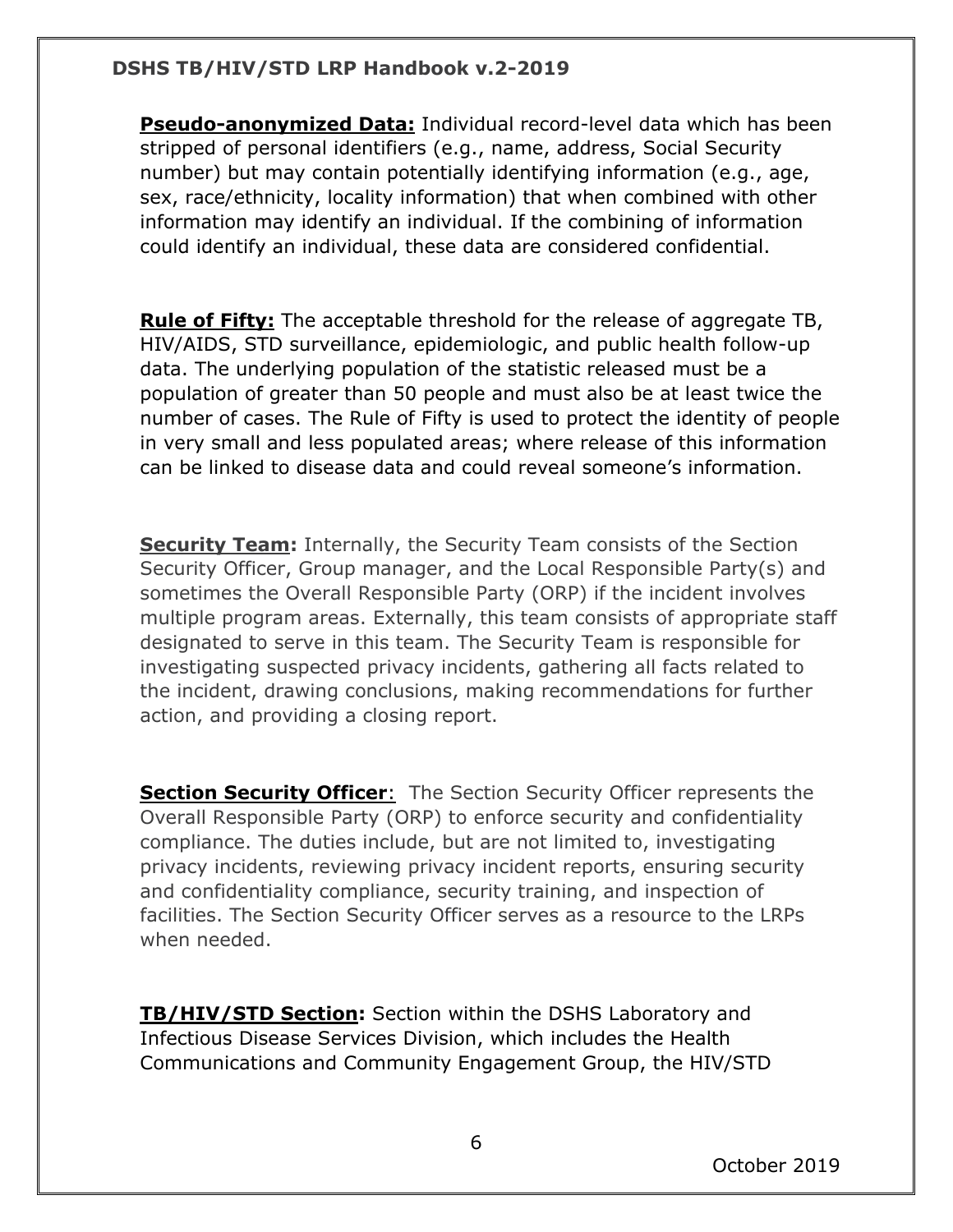Prevention and Care Branch, the TB/HIV/STD Epidemiology and Surveillance Branch, the TB Services Branch, and the Pharmacy Branch.

**Unauthorized Release of Information.** Information that is released to an unauthorized individual(s) and/or receiving information that was not intended for the individual.

**Unauthorized Access of Information.** Information an individual(s) had access to without proper authorization.

**Violation of Confidentiality:** Violation of protocol resulting in the improper disclosure of confidential information, which includes information: 1) accidentally or purposefully released verbally, electronically, or by paper medium, to an entity or person that by law does not have a right or need to know, or 2) purposefully accessed either in person or electronically by an entity or person that by law does not have a right or need to know.

**Violation of Protocol:** A departure from the established policies and procedures that may result in the improper disclosure of confidential information; an infraction or violation of a standard or obligation. This includes any unauthorized use of data, including de-identified data.

**Visitors**: Visitors are individuals who are non-TB/HIV/STD staff and/or individuals who will be temporarily in the area of TB/HIV/STD confidential information. Visitors should sign-in and out (to access TB/HIV/STD areas, have a visitor identification (if possible), and should be escorted by an authorized staff member at all times. **TB/HIV/STD program staff are responsible for securing confidential information from unintended disclosure to and/or of visiting individuals.**

[Back to Contents.](#page-1-0)

## <span id="page-6-0"></span>**3. Introduction**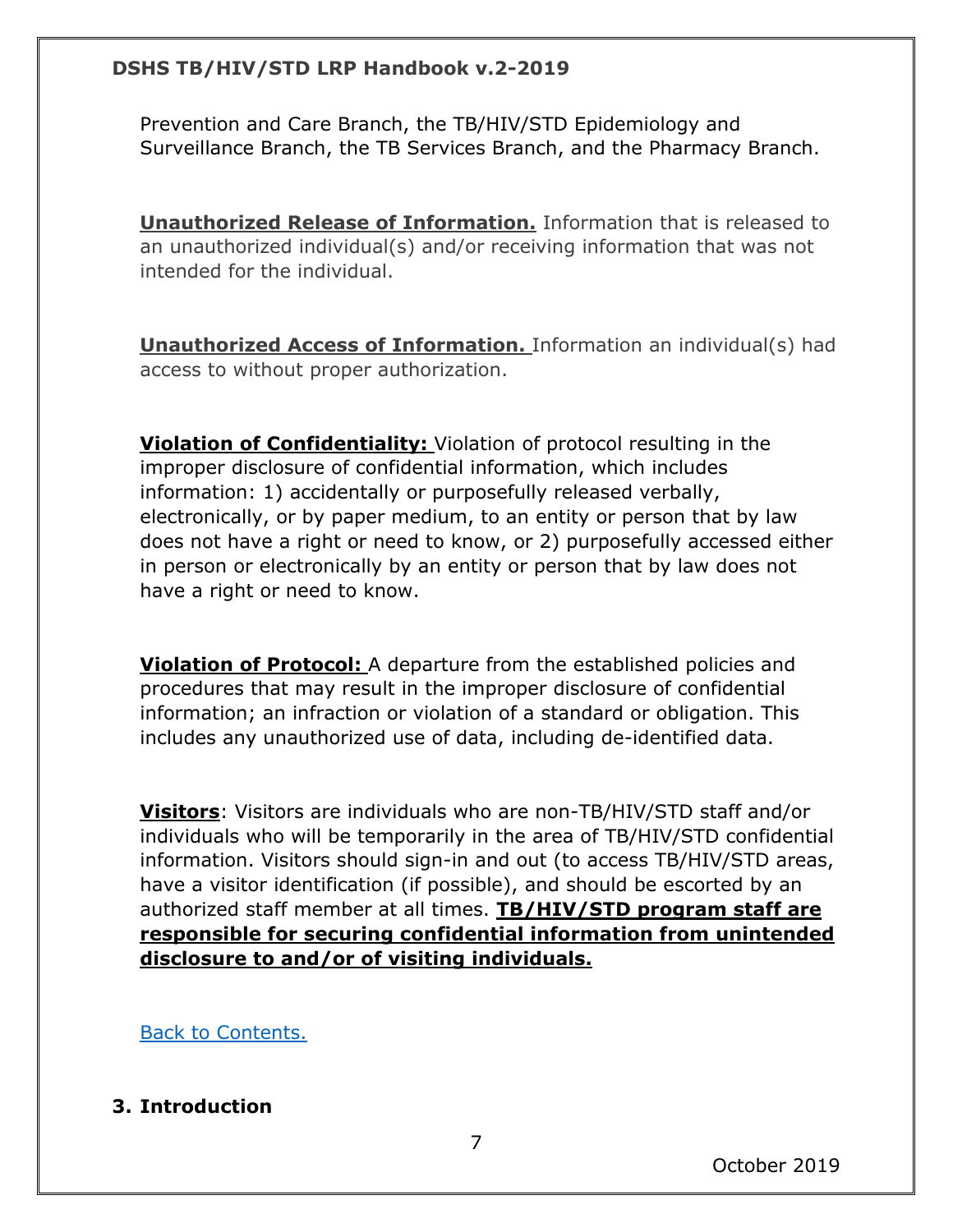The LRP Handbook will undergo annual review with the latest version serving as the main reference source for LRPs in Texas. As with any set of policies and procedures, some issues may not be identified until they are put into practice. Accordingly, requirements will be updated as it becomes necessary. A current version of the LRP handbook will be available on the [DSHS TB/HIV/STD website.](http://online.dshs.internal/hivstd/default.aspx)

The LRP Handbook provides a guidance for LRP(s) to ensure TB/HIV/STD security policies and procedures are implemented and enforced to protect confidential information for their organization. DSHS TB/HIV/STD Section security policies are primarily derived from the National Center for HIV/AIDS, Viral Hepatitis, STD, and TB Prevention's (NCHHSTP) [Data](https://www.cdc.gov/nchhstp/programintegration/docs/PCSIDataSecurityGuidelines.pdf)  [Security and Confidentiality Guidelines for HIV, Viral Hepatitis, Sexually](https://www.cdc.gov/nchhstp/programintegration/docs/PCSIDataSecurityGuidelines.pdf)  [Transmitted Disease, and Tuberculosis Program \(2011\)](https://www.cdc.gov/nchhstp/programintegration/docs/PCSIDataSecurityGuidelines.pdf) by the Centers for Disease Control and Prevention (CDC).

DSHS TB/HIV/STD Section understands that this responsibility may come as an additional duty. Our goal is to assist you in this responsibility and create a strong working relationship with LRPs across the state. We are all working together to meet the same goal of taking care of the protected health information (PHI) of the citizens of Texas. If there are any questions, concerns, comments, or complaints do not hesitate to contact the Section Security Officer at DSHS.

**Local Responsible Party (LRP):** An official who accepts responsibility for implementing and enforcing HIV/STD security and confidentiality policies and procedures related to HIV/STD surveillance, epidemiology, public health follow-up and medication program data and information; the LRP also has the responsibility of reporting and assisting in the privacy incident investigation process.

**Overall Responsible Party (ORP) at Section.** DSHS official who accepts overall responsibility for implementing and enforcing TB/HIV/STD security standards and practices. The ORP is responsible for protecting data as they are collected, stored, analyzed, and released and must certify to CDC annually that all security program requirements are being met. The THS Section Director will be designated at the Overall Responsible party. The ORP is also responsible for having an ongoing review of technology and security standards as technology changes.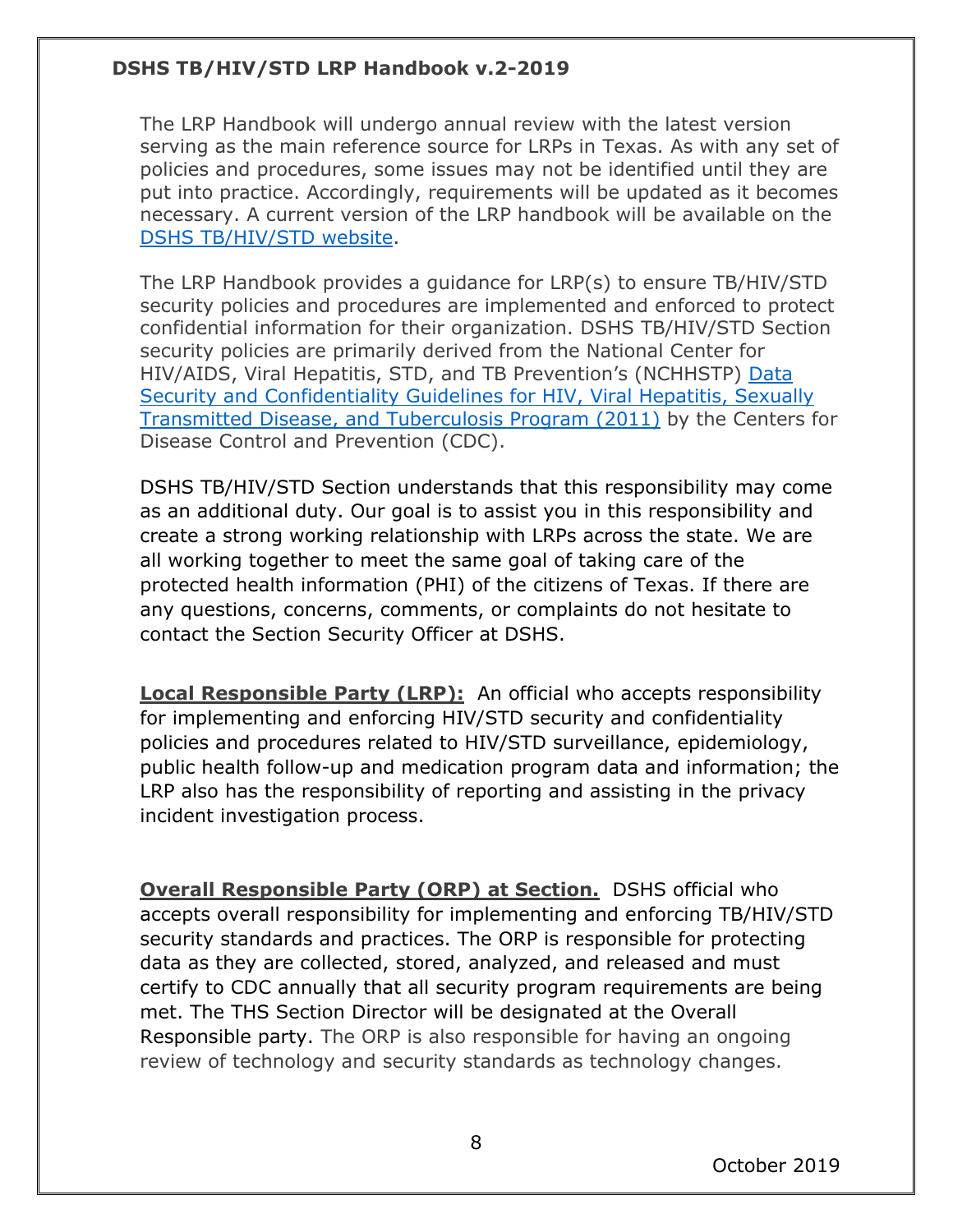Agencies that receive direct funding from CDC may have their own ORP in addition to the DSHS ORP.

**Security Team:** Internally, the Security Team consists of the Section Security Officer, Group manager, and the Local Responsible Party(s) and sometimes the Overall Responsible Party (ORP) if the incident involves multiple program areas. Externally, this team consists of appropriate staff designated to serve in this team. The Security Team is responsible for investigating suspected privacy incidents, gathering all facts related to the incident, drawing conclusions, making recommendations for further action, and providing a closing report.

**Section Security Officer:** The Section Security Officer represents the Overall Responsible Party (ORP) to enforce security and confidentiality compliance. The duties include, but are not limited to, investigating privacy incidents, reviewing privacy incident reports, ensuring security and confidentiality compliance, security training, and inspection of facilities. The Section Security Officer serves as a resource to the LRPs when needed.

**Authorized Users (AU).** Authorized Users are personnel that have access to TB/HIV/STD confidential information. Authorized Users should only have access to the confidential information necessary to carry out the public health functions outlined in their job duties and should only be given access to this information after signing the DSHS TB/HIV/STD Confidentiality Agreement and completing required DSHS Security Training on an annual basis. Authorized Users are to be TB/HIV/STD program staff, which may also include personnel in IT, contract staff, temporary staff, and interns. All specific job functions should be examined before giving personnel an authorized user status. **TB/HIV/STD program staff are responsible for securing confidential information from unintended disclosure to non-TB/HIV/STD staff. All documents (annual security and confidentiality training forms) should be on file with the Section Security Officer.**

**Non-TB/HIV/STD Staff.** Non-TB/HIV/STD Staff are individuals (administrators, other employees, IT staff, custodial staff, interns, etc.)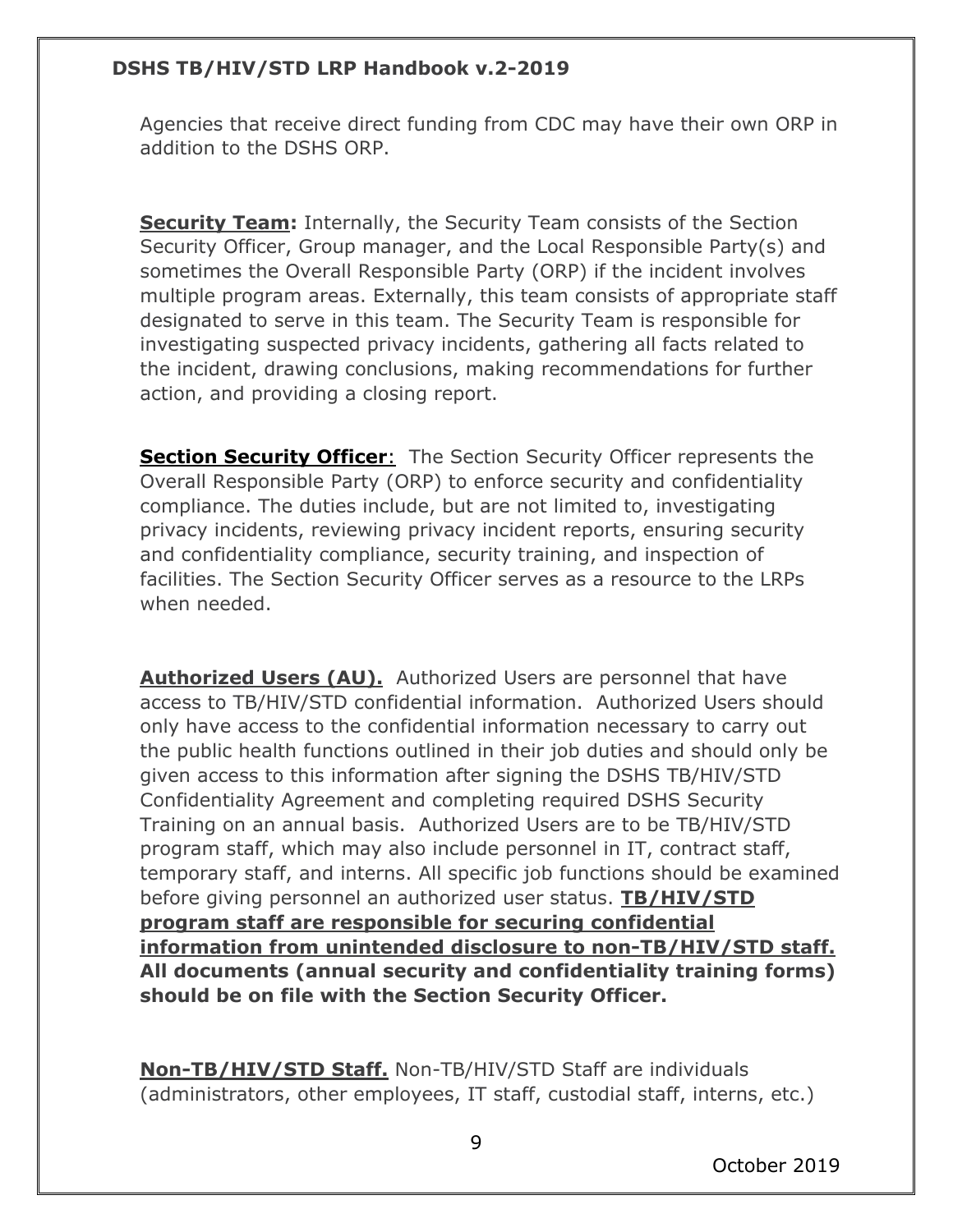who are regularly in the areas where TB/HIV/STD activities are being conducted but are not specifically a part of the TB/HIV/STD program staff. These individuals can be held responsible for the unauthorized release of confidential information. All individuals must fulfill the requirements of DSHS TB/HIV/STD Security Training, along with a signed DSHS Confidentiality Agreement. **TB/HIV/STD program staff are responsible for securing confidential information from unintended disclosure to non-TB/HIV/STD staff. All documents (annual security and confidentiality training forms) should be on file with the Section Security Officer.**

**NOTE:** Non-TB/HIV/STD staff who perform duties with TB/HIV/STD information must meet the same documentation and training requirements as an Authorized User. While any staff may take the DSHS TB/HIV/STD Data Security and Confidentiality training, only those staff requiring access to TB/HIV/STD data should actually be granted access.

**IMPORTANT:** The LRP and agency are responsible for determining if an employee's "other duties as assigned" clause can be used as justification to give that employee access to confidential information. As a rule, agencies should always follow the principle of least privilege, only providing access to those employees who need it to carry out their job duties. If you have questions about whether an employee should be granted access, contact the Section Security Officer.

[Back to Contents.](#page-1-0)

## <span id="page-9-0"></span>**4. Local Responsible Party (LRP) Responsibilities**

The LRP will have the responsibility of maintaining the security of confidential information for their organization as described in the [DSHS](https://www.dshs.texas.gov/hivstd/policy/security.shtm)  [TB/HIV/STD Security Policies and Procedures.](https://www.dshs.texas.gov/hivstd/policy/security.shtm) The LRP will approve the authorization of users to have access to confidential information and will request access for any DSHS-approved secure network database.

The LRP and/or their designee will ensure security and confidentiality training for new and current employees, perform and submit bi-annual reports, maintain records of all current confidentiality agreements and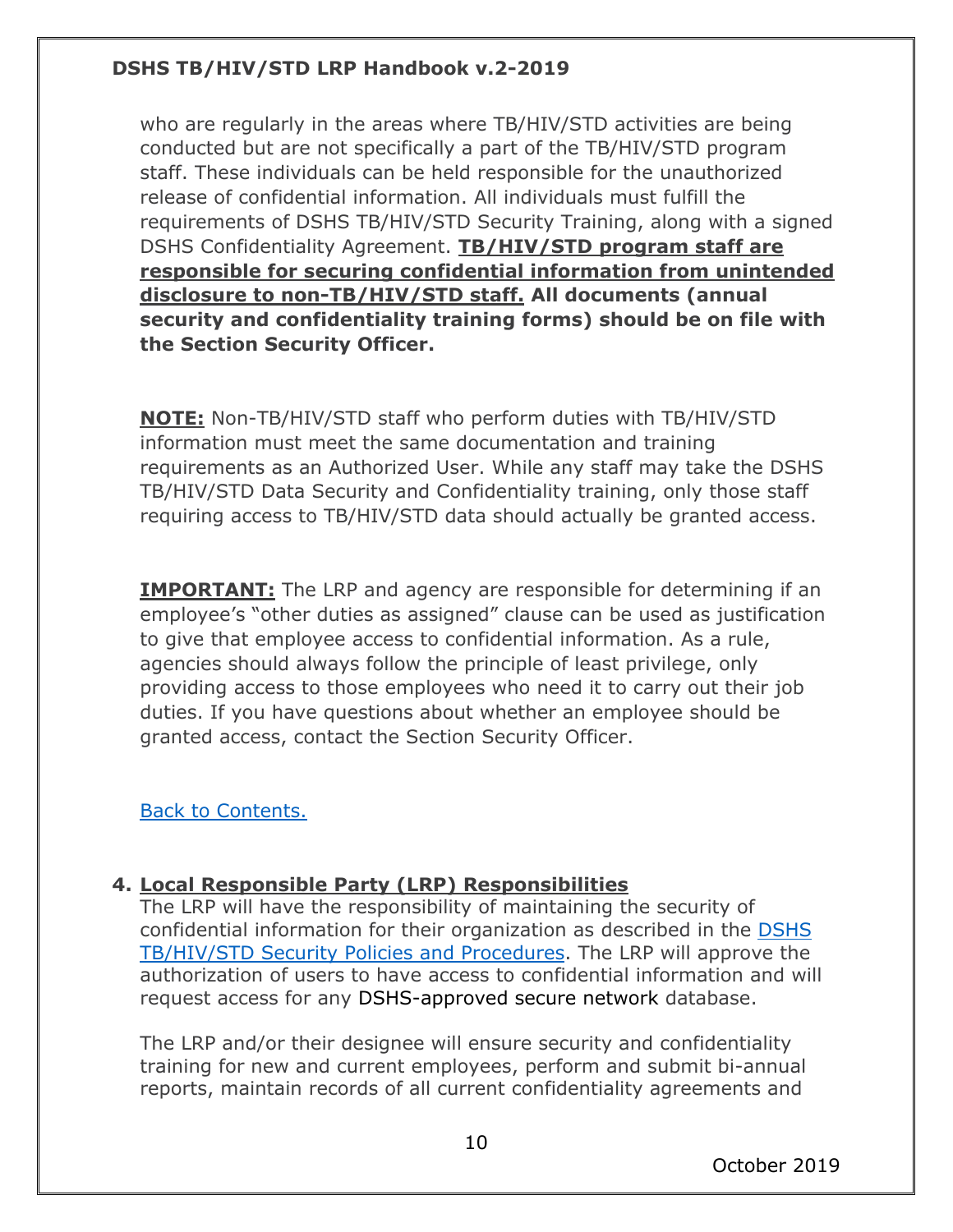training certifications, investigate privacy incidents, and perform corrective and disciplinary actions as needed. *All forms are subject to audit.* The LRP should be in a position of authority to perform these functions, as they serve as the responsible party for their authorized users.

LRP Duties and Responsibilities.

- (1) Maintain a list of all personnel that are authorized to access confidential information
- (2) Maintain all copies of current confidentiality forms and training certificates.
- (3) Inform DSHS when an Authorized User (AU) needs to have access terminated (voluntarily or non-voluntary)
- (4) Ensure employees complete/renew Security Training on an annual basis
- (5) Ensure employees submit a signed Confidentiality Agreement on an annual basis (submitted with security training renewal to the Section Security Officer).
- (6) Send Bi-Annual Reports to TB/HIV/STD Section Security Officer along with AU list (or Health Communications Manager if security officer position is vacant).
- (7) Investigate privacy incidents and complete privacy incident reports within 24 hours of discovering incidents (with updates as the investigation/information becomes available).
- (8) For any individual(s) potentially implicated in a privacy incident, limit or restrict access to confidential information for the implicated individual(s) until the privacy incident investigation is complete
- (9) Consult with the TB/HIV/STD Section Security Officer about privacy incidents, as needed
- (10) Establish and/or enforce corrective or disciplinary actions in conjunction with agency management when needed
- (11) Ensure organizational policies are in line with DSHS TB/HIV/STD Security policies
- (12) Provide validation of access requests for DSHS databases for agency AUs

Instructions for requesting access to DSHS databases, terminating user access to DSHS databases, and completing security training and confidentiality agreement requirements/annual renewals can be found at the [DSHS TB/HIV/STD Security and Database Account Management](https://www.dshs.texas.gov/thsvh/account.shtm) website.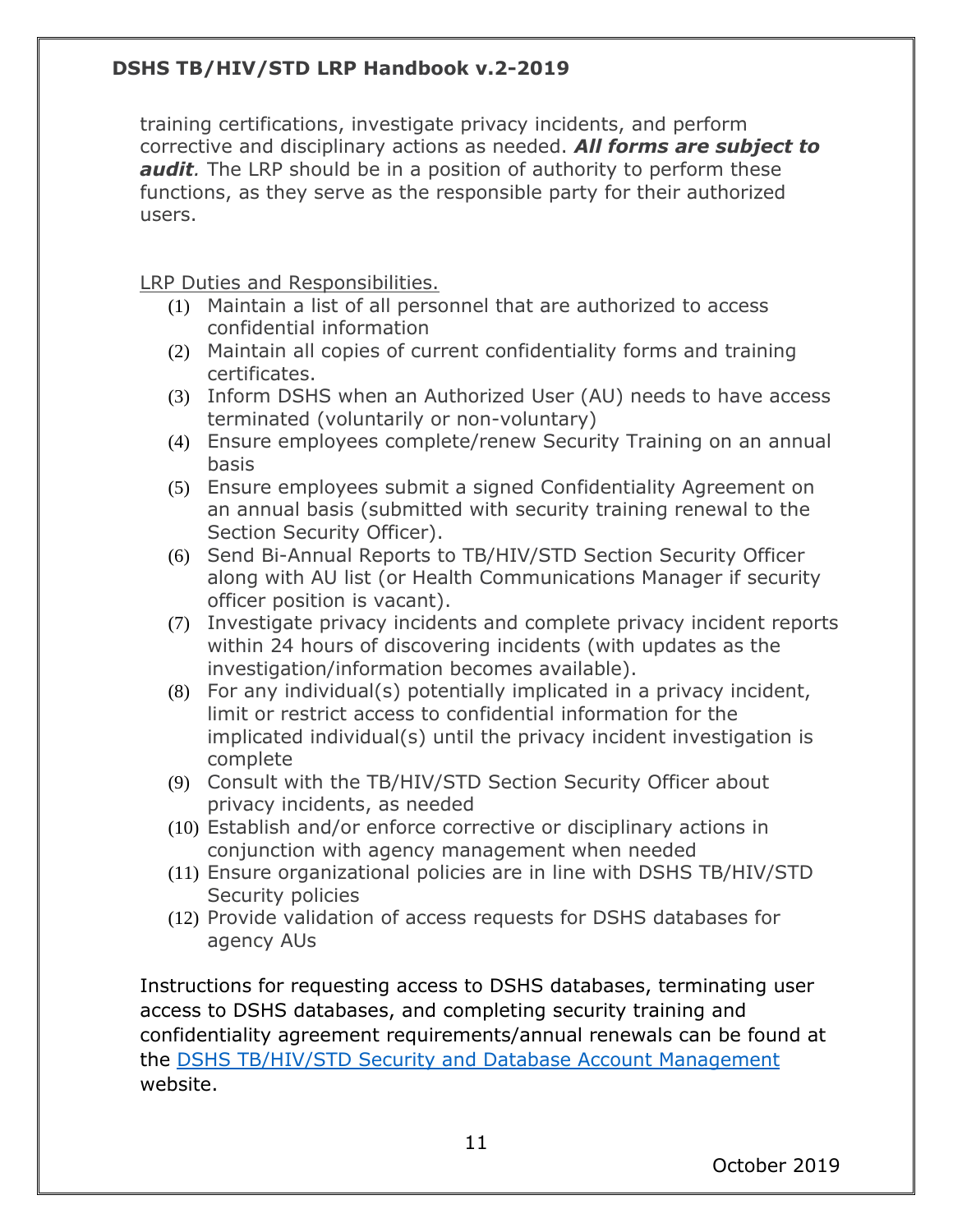[Back to Contents.](#page-1-0)

## <span id="page-11-0"></span>**5. LRP Bi-Annual Reporting**

## i. **LRP Bi-Annual Reports.**

Reporting is done biannually. The report is derived from the [National](https://www.cdc.gov/nchhstp/programintegration/docs/PCSIDataSecurityGuidelines.pdf) Center for [HIV/AIDS, Viral Hepatitis, STD, and TB Prevention's](https://www.cdc.gov/nchhstp/programintegration/docs/PCSIDataSecurityGuidelines.pdf) [\(NCHHSTP\) Data Security and Confidentiality Guidelines for HIV, Viral](https://www.cdc.gov/nchhstp/programintegration/docs/PCSIDataSecurityGuidelines.pdf)  [Hepatitis, Sexually Transmitted Disease, and Tuberculosis Program](https://www.cdc.gov/nchhstp/programintegration/docs/PCSIDataSecurityGuidelines.pdf)  [\(2011\)](https://www.cdc.gov/nchhstp/programintegration/docs/PCSIDataSecurityGuidelines.pdf) by the Centers for Disease Control and Prevention (CDC). The report can be found online, and your electronic signature will be accepted. The Bi-Annual reports support LRPs on multiple aspects of their agency and assist DSHS to evaluate if an agency may need additional support.

[LRP Bi-Annual Security Review Checklist Instructions](https://www.dshs.texas.gov/hivstd/policy/policies/LRPChecklistInstructions.pdf)

[LRP Security Review Questionnaire](https://forms.office.com/pages/responsepage.aspx?id=Mnf5m7mCm0mxaqk-jr1Ta38I2AHeHwBBhxJ4qEmv_91UOVFTSTBVM0ZUOENKWVpPRk5JWkRIQk02RyQlQCN0PWcu)

| Period<br>1 <sup>st</sup> | Time<br>July $1 -$<br>December 30 | <b>Due Date</b><br>December<br>31 | <b>Documents to Submit</b><br><b>DSHS Security Review</b><br>Questionnaire & Authorized User<br>List |
|---------------------------|-----------------------------------|-----------------------------------|------------------------------------------------------------------------------------------------------|
| 2 <sub>nd</sub>           | January 1-June<br>30              | July 1                            | <b>DSHS Security Review</b><br>Questionnaire                                                         |

#### **Bi- Annual Reports Submission Dates**

[Back to Contents.](#page-1-0)

## <span id="page-11-1"></span>**6. LRP Change Process**

i. An LRP who is relinquishing the position should notify the DSHS TB/HIV/STD Section Security Officer at least two weeks **before** the date of relinquishment. To make the transition of duties official, the departing LRP should forward the name, email, and phone number of the new LRP and acknowledge that the LRP roles and responsibilities have been discussed with the new LRP. The new LRP and the TB/HIV/STD program-level director or higher responsible agency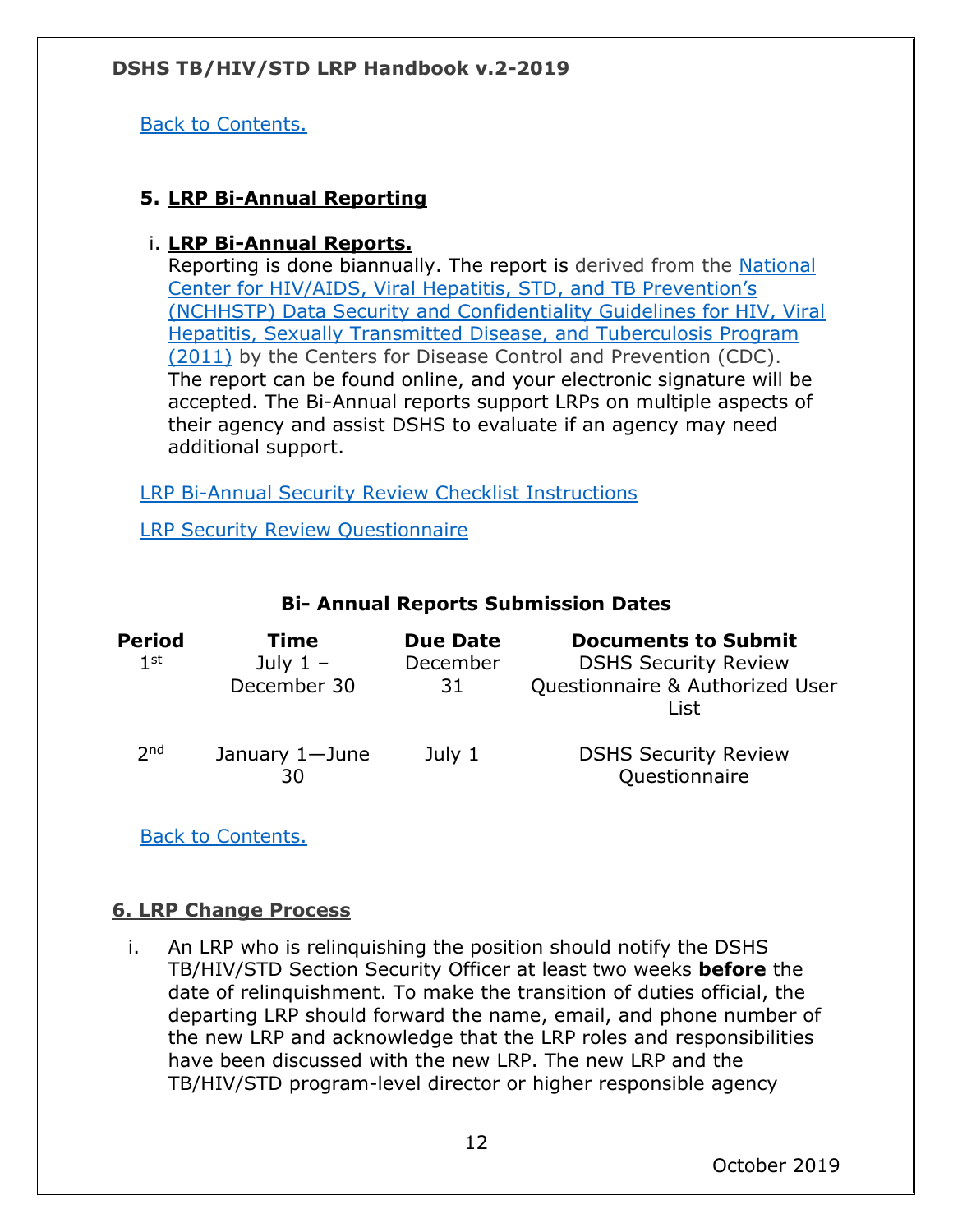official should be copied/included in this correspondence to the Section Security Officer.

**ii.** If the departing LRP is no longer available to make this acknowledgment, a TB/HIV/STD program-level director or higher responsible agency official will need to send an email **within one week** of the relinquishing LRP leaving to confirm the items listed in the above section.

## **NOTE: All LRP change processes/questions should be communicated to [TBHIVSTD.AccountRequests@dshs.texas.gov](mailto:TBHIVSTD.AccountRequests@dshs.texas.gov) within the noted time above.**

[Back to Contents.](#page-1-0)

## <span id="page-12-0"></span>7. **Security Culture**

DSHS TB/HIV/STD Section wants all employees and contractors to develop a constructive and collaborative security culture. Aside from the laws in place that dictate security practice, we need to remember we are protecting someone's private life. To simplify security practices, we have summarized security into three parts of a privacy incident and three questions to be asked to determine if an unauthorized access and/or release has occurred.

#### <span id="page-12-2"></span>**i. Three Components of a Privacy Incident.**

When gathering information to determine if a privacy incident has occurred, it is helpful to consider if three basic components are present:

- a. Confidential information (e.g., health status, test results, etc.)
- b. Identifying information (e.g., name, Social Security number, etc.)
- c. A means to access or expose information (e.g., database, paper records, word of mouth, etc.)

## <span id="page-12-1"></span>**ii. Privacy Incident Defined.**

**Privacy Incident.** A privacy incident is which confidential information might have been divulged to unauthorized parties and/or protocol for handling of confidential information might not have been followed. Privacy incidents can be intentional or negligent.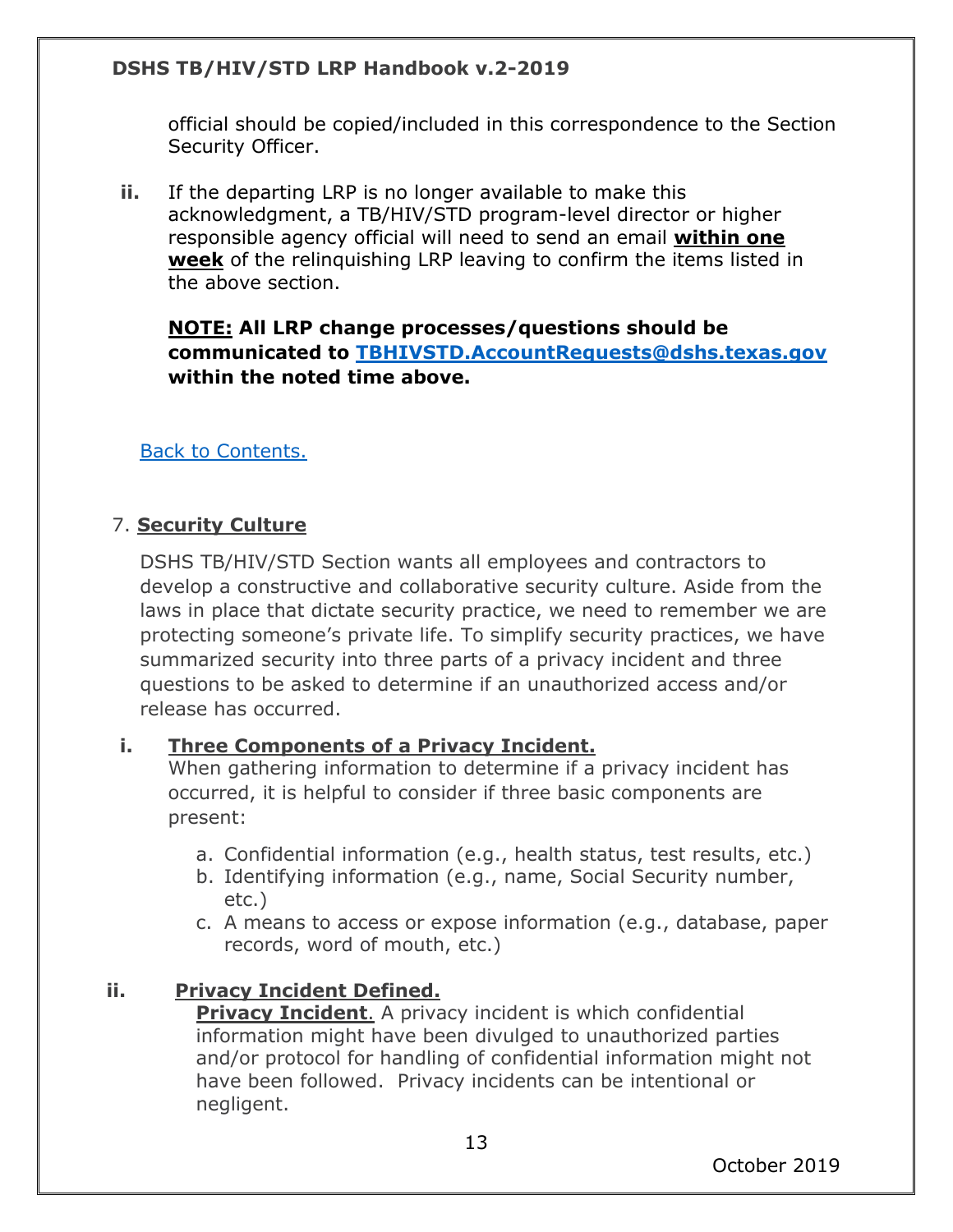**Intentional**. This is an intentional act done by intention or design, such as an angry patron that takes a file and runs out.

**Negligent**. Failure to use reasonable care, including failure to do (or not to do) something that a reasonably prudent person would do (or not do) under like circumstances. **iii. Types of Privacy Violations.** 

<span id="page-13-1"></span>**(1) Violation of Confidentiality.** A violation of confidentiality occurs when secure handling protocol for confidential information was not followed, and confidential information was divulged to unauthorized parties (i.e., sending an email with client PHI to the wrong individual).

**(2) Violation of Protocol.** A violation of protocol occurs when the secure handling protocol for confidential information was not followed (i.e., sending PHI through email).

[Back to Contents.](#page-1-0)

## <span id="page-13-0"></span>**8. Section Policies and Procedures**

The LRP is expected to be familiar with the security policies and applications of these policies within of their own agency and within the DSHS TB/HIV/STD section. The LRP serves as the resource to their employees and the Section Security Officer serves as the resource to the LRP. LRPs should have a solid understanding of what the policies require. When in doubt, the LRP should consult with the Section Security Officer. If policies are unclear to you, they may be unclear to others in your agency.

## **i. Policies and Application.**

Successful application of security policies takes practice. Your understanding of security policies and how they apply to your agency will become more developed as you investigate privacy incidents, submit privacy incident reports, complete biannual LRP reports, and conduct inspections of your agency facilities. The LRP reporting process was created to help LRPs develop a step-by-step understanding of each policy and procedure by learning how to remediate any identified deficiencies. When needed, site inspections by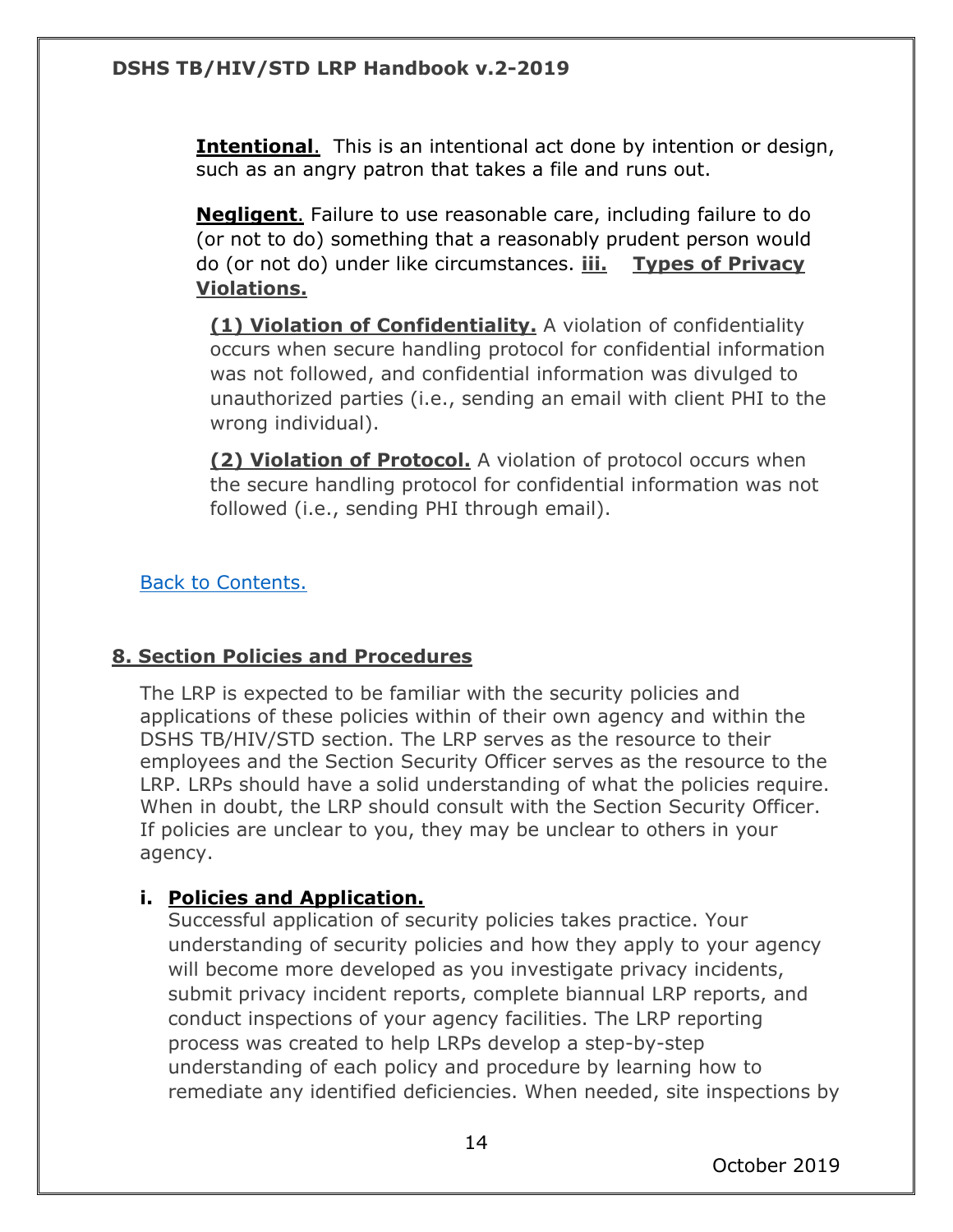the Section Security Officer can provide an additional pair of eyes, which provides the opportunity to recognize items you may have missed.

## **ii. Agency Policy vs. DSHS Security Policies.**

A local agency may have stricter policies than DSHS. We do not wish to confuse the two, nor do we wish to stop an agency from having additional security measures. In training, if there is mention of what is required by DSHS, the LRP needs to mention if the agency's policy is different or how it goes beyond the DSHS security policies. Agency security policies **cannot be less restrictive** than DSHS TB/HIV/STD Section security policies.

[DSHS TB/HIV/STD Security Policies and Procedures.](https://www.dshs.texas.gov/hivstd/policy/security.shtm)

[Laws, Rules, and Authorizations.](https://www.dshs.texas.gov/hivstd/policy/laws.shtm)

[Back to Contents.](#page-1-0)

## <span id="page-14-0"></span>**9. Privacy Incident(s) and Investigations**

Privacy incidents are going to occur. The primary goal of the incident reporting process is to identify the root cause(s) and remediate those causes so similar incidents are less likely to occur in the future. Ideally, we want to focus on corrective actions. Corrective actions don't have to be synonymous with disciplinary actions, particularly in cases where there is no negligence or malice on the part of an employee. **DSHS reserves the right to remove a non-DSHS employee's access to DSHSowned applications as a result of privacy incident(s).** The decision to discipline a non-DSHS employee implicated in a privacy incident is left to that employee's agency. All corrective and disciplinary actions taken as a result of a privacy incident should be documented in the privacy incident report submitted to DSHS.

#### **i. Privacy Incident Reports**

**A privacy incident report should be submitted within 24 hours of discovering an incident.** The most important part of the privacy incident reports are the narratives. This provides a clear understanding to what has occurred and how to choose the appropriate corrective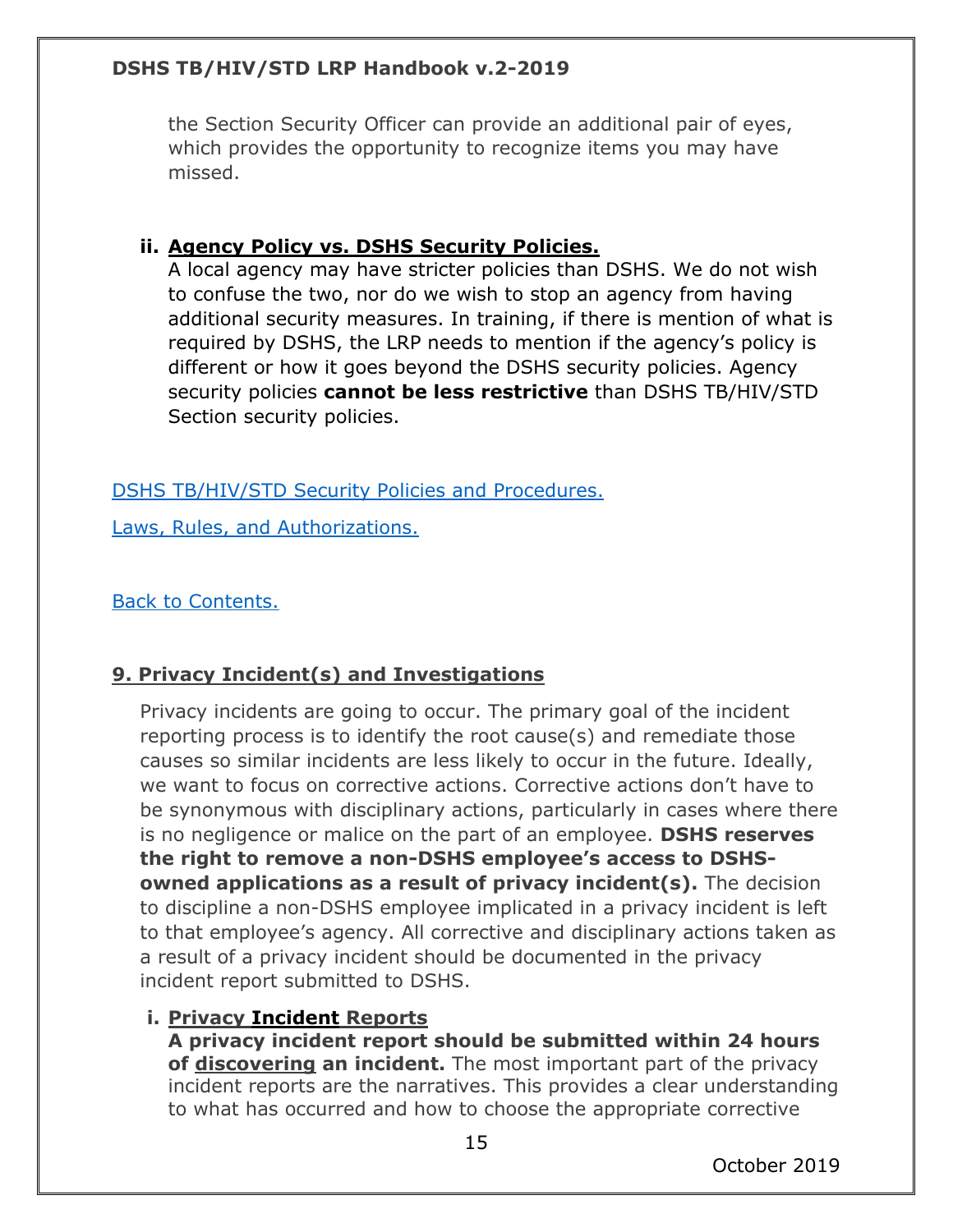actions. Some privacy incidents will be clear and require simple corrective actions, others will not. You may have to submit additional follow-up information after submitting the initial report.

To report a suspected privacy incident, use the [DSHS TB/HIV/STD](https://forms.office.com/Pages/ResponsePage.aspx?id=Mnf5m7mCm0mxaqk-jr1Ta8pPRdvSh7ZEjdx2IJWdrCxUN1o0T1hLMUhJWTBEWFVCMERSTVBWRzJMSi4u)  [Section Privacy Incident Report.](https://forms.office.com/Pages/ResponsePage.aspx?id=Mnf5m7mCm0mxaqk-jr1Ta38I2AHeHwBBhxJ4qEmv_91UMEVPMjY3NzhJUzFDVjVQMjFGV0tQMUFESCQlQCN0PWcu) **NO PHI/PII should be reported in the report.** 

## **ii. Privacy Incident Defined.**

*a. [Refer to Section 7](#page-12-1) (ii.1).*

#### **iii. Types of Data Compromised.**

#### *a.* **Personal Identified Individual (PII) Record-Level Data.**

Information which, when combined with other information, could potentially identify an individual(s). This includes, but is not limited to, such information as medical record/case numbers, demographics, or locality information that describe a small subset of individuals, where the Rule of Fifty should always be followed (e.g., block data, zip codes, race/ethnicity).

#### **b. Pseudo-anonymized Data.**

Individual record-level data which has been stripped of personal identifiers (e.g., name, address, Social Security number) but may contain potentially identifying information (e.g., age, sex, race/ethnicity, locality information) that when combined with other information may identify an individual. If the combining of information could identify an individual, these data are considered confidential.

#### **c. Aggregate Data.**

Aggregate Data refers to individual-level information that is compiled into data summaries or summary reports, typically for the purposes of public reporting or statistical analysis. Aggregate data may contain potentially identifying information, particularly if the aggregated data are very detailed or for a small subset of individuals.

#### **iv. DSHS Types of Privacy Incidents.**

*a. [Refer to Section 7](#page-13-1) (iii).*

**v. Unauthorized Incidents.**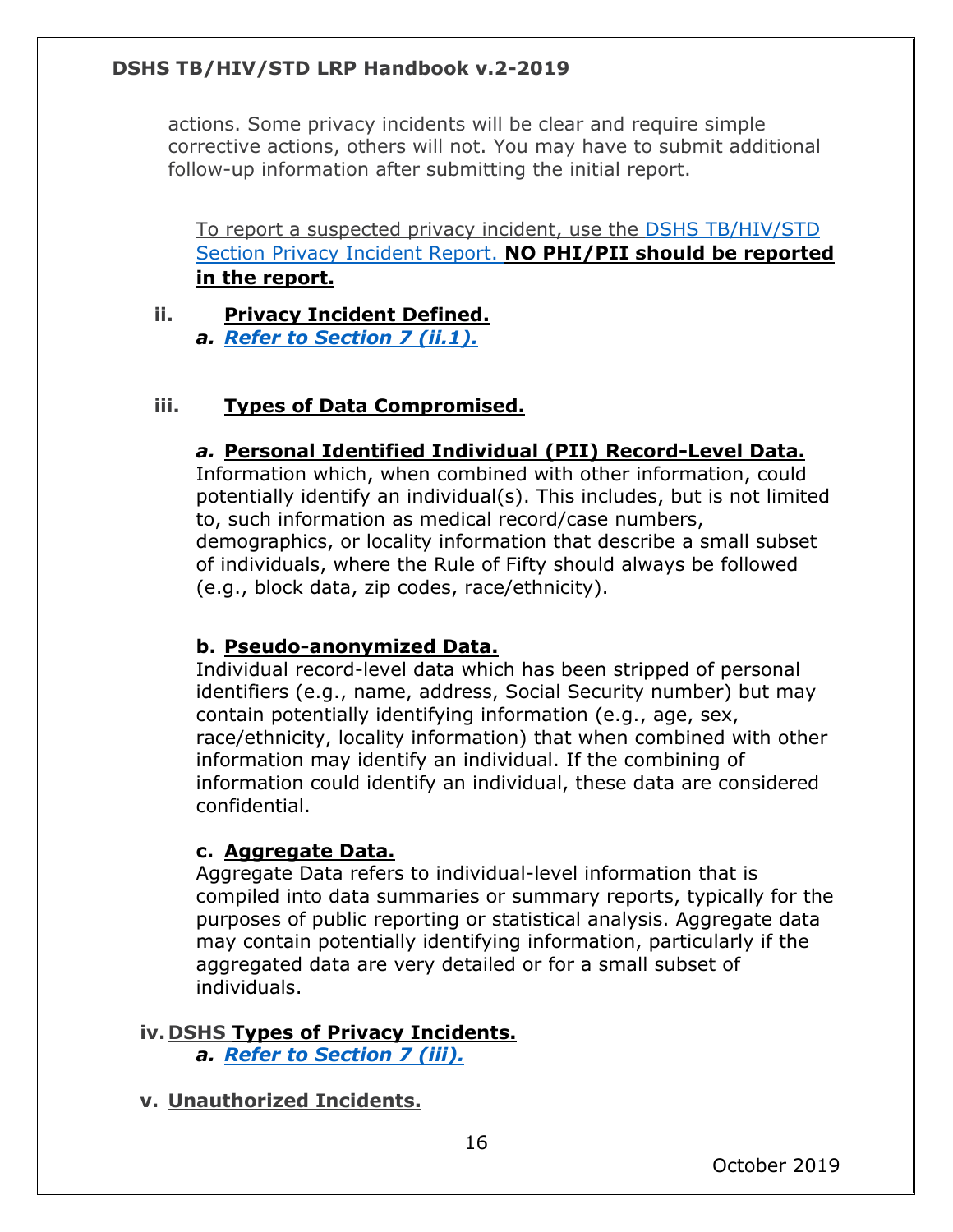- *a.* **Unauthorized Release of Information.** Information that is released to an unauthorized individual(s) and/or receiving information that was not intended for the individual.
- *b.* **Unauthorized Access of Information.** Information an individual(s) had access to without proper authorization.

## **vi. Describing the Privacy Incident.**

The narrative is the most important part of the privacy incident form; the more details, the better. If critical details are missing in the initial report, the Section Security Officer will need to follow up with the agency's LRP to obtain these details.

#### **vii. Describe Contributing Causes to the Privacy Incident.**

The goal is to get insight as to why this privacy incident occurred. Contributing causes can be a symptom of a larger problem, or it can be an isolated event.

#### **viii. Confidential Information Compromised.**

Description of the information potentially compromised. (i.e., a file of TB patients with names, addresses, etc.).

#### **xi. Disciplinary or Corrective Actions.**

Document all corrective or disciplinary actions taken here. Remember, corrective action should not be synonymous with disciplinary action. Not all incidents will require disciplinary action to be taken, but all will require some form of corrective action.

#### <span id="page-16-0"></span>**xii. Privacy Incident Investigations.**

The purpose of the investigation is to understand what type of information has been comprised, how many people whose PHI has been compromised by the incident, how the incident occurred, and how similar incidents can be prevented in the future. It is helpful to think of privacy incidents as an opportunity to fix security gaps in your agency before a more serious privacy incident occurs. The privacy incident investigation may provide insight into problems related to technology, training, communication, workflow, policy, employee morale and/or other factors. Remember, if one employee is confused or frustrated by security compliance, it's likely that others are, too.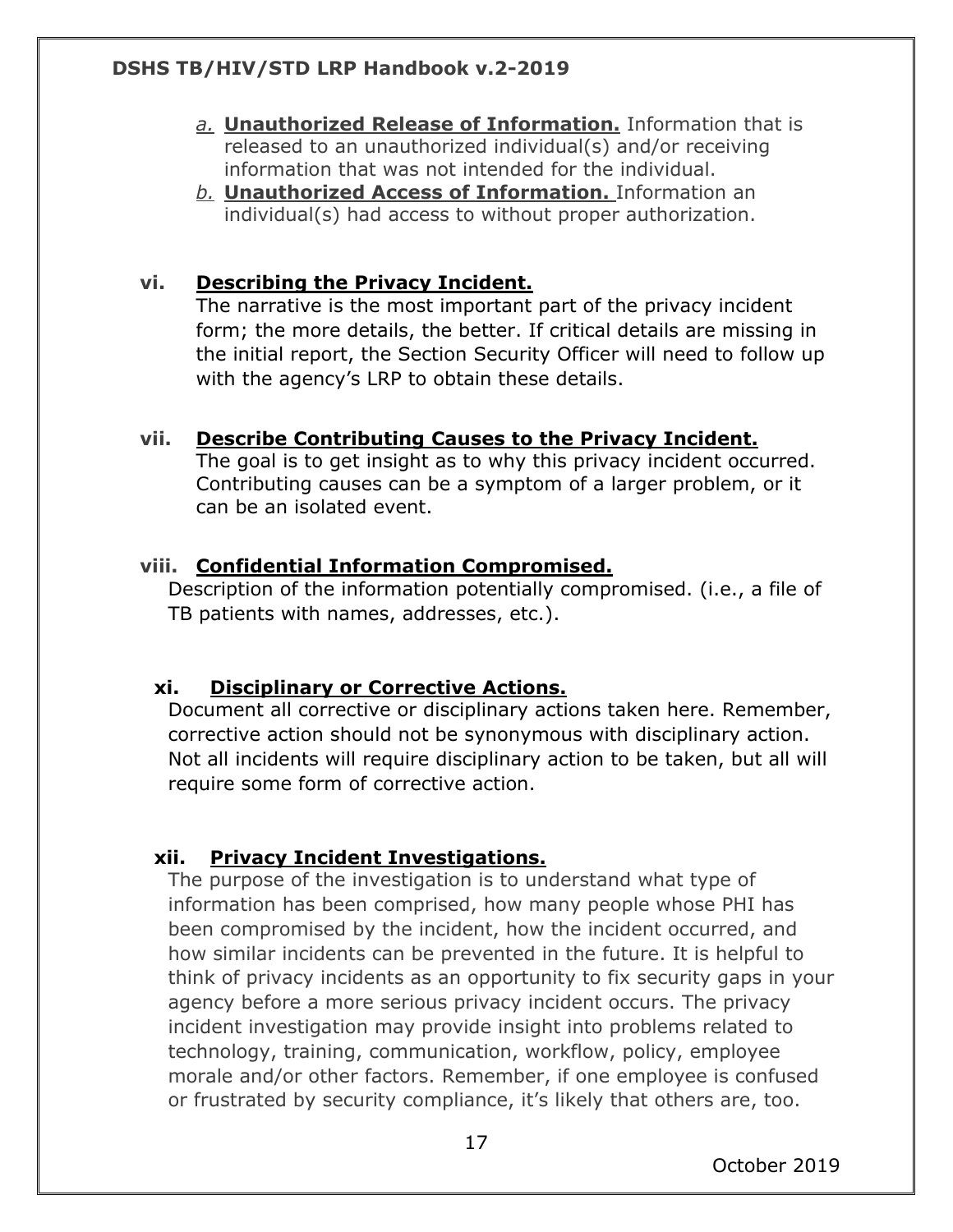#### **a. What happens when a Privacy Incident Investigation Occurs?**

1. **Obtain or create a privacy incident report of what has occurred.** This documentation may be used to complete the privacy incident report submitted to DSHS. In reviewing the report, it is good to fall back to the [three components of a](#page-12-2) [privacy incident.](#page-12-2) The questions on the [privacy incident form](https://forms.office.com/Pages/ResponsePage.aspx?id=Mnf5m7mCm0mxaqk-jr1Ta38I2AHeHwBBhxJ4qEmv_91UMEVPMjY3NzhJUzFDVjVQMjFGV0tQMUFESCQlQCN0PWcu) will also help guide your investigation.

\*\*\*Questions with unknown, unclear, or ambiguous answers should always warrant more questioning until they lead to a solid answer. When in doubt, ask for assistance from the Section Security Officer.

#### 2. **Submit the Privacy Incident Report.**

If the situation is "**simple**", the LRP may submit a privacy incident report, describe the corrective and/or disciplinary actions, and the case will be closed out.

*Simple Incident Example: An encrypted email containing PHI of one individual was erroneously sent to the wrong health department employee. Corrective actions will be sent to agency.*

For more "**complex**" issues, the Section Security Officer may inform the DSHS Overall Responsible Party. If clarifying information is needed, the Section Security Officer will ask for it. The emphasis is a team effort to resolve the situation.

*Complex Incident Example 1: An encrypted email containing PHI of 500 or more individuals sent to an unauthorized individual. This privacy incident would have to be reported to the U.S. Department of Health and Human Services Office of Civil Rights.*

*Complex Incident Example 2: An employee with access to PHI deliberately revealed the name and health status of an individual to an unauthorized party.*

3. **Submission to the Texas Health and Human Services Commission Privacy Officer and Legal Department.** All privacy incidents will be reviewed by the Section Security Officer and then submitted to Texas Health and Human Services Commission (HHSC) Privacy Officer and Legal Department, if warranted.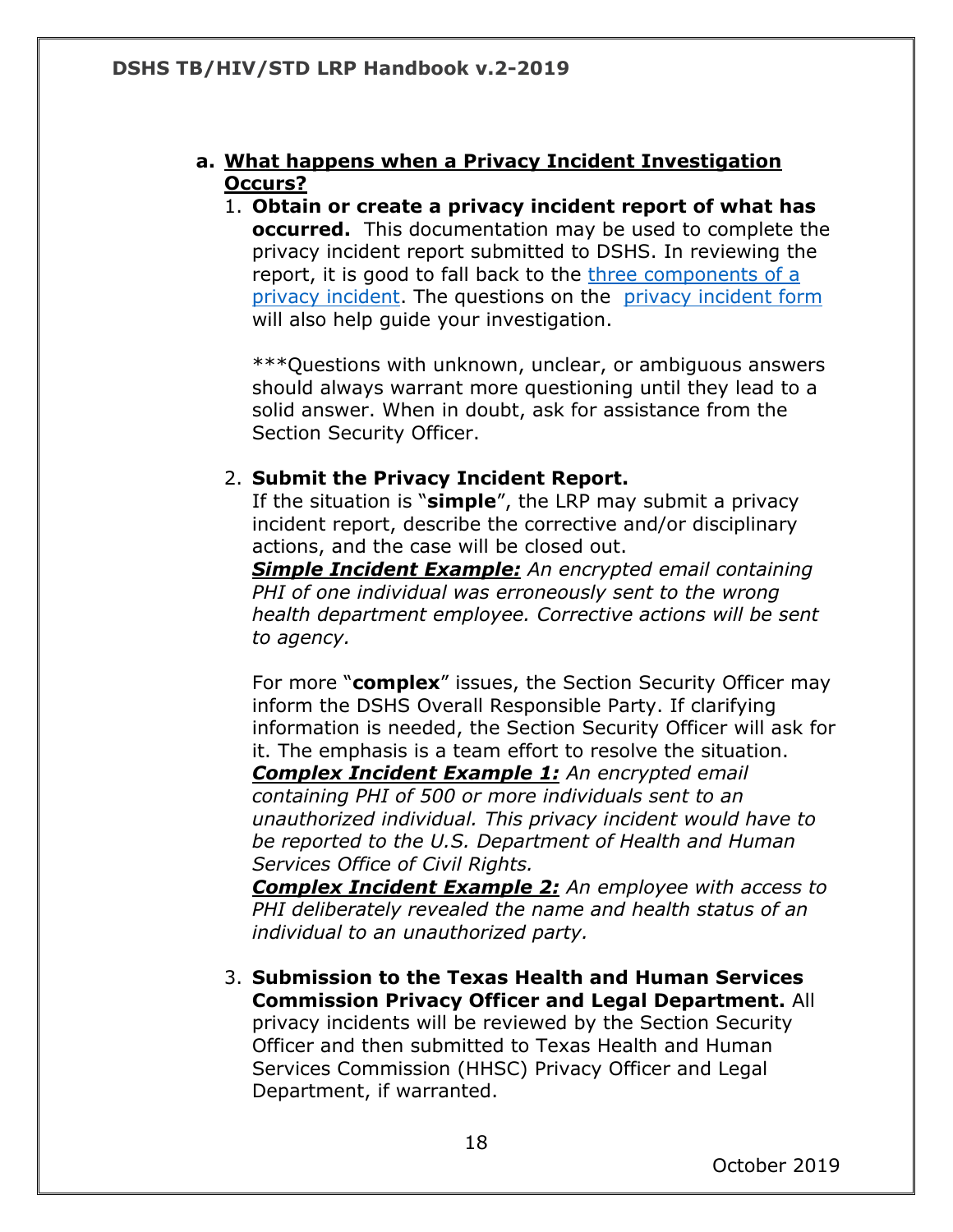4. **Determinations of Privacy Violations.** The HHSC Privacy Officer and Legal Department will make the final determination if a privacy violation has occurred. The LRP will be contacted with the **final** DSHS Privacy Office determination, disciplinary and/or corrective actions, and additional steps, if needed. If it is determined that a breach has occurred, you may be instructed to the report the breach to the U.S. Department of Health and Human Services' Office of Civil Rights and/or notify the individuals(s) affected by the breach.

## <span id="page-18-0"></span>**b. Updated Privacy Incident Reporting Procedures**

## **Process for Individuals Reporting Privacy Incidents**

- 1. Immediately report Privacy Incident to upper management and/or Local Responsible Party
- 2.Complete the DSHS TB/HIV/STD Section Privacy Incident Report (within 24 hours of discovery) and submit to the Section Security Officer
	- o TB/HIV/STD Section Security Officer will followup, if needed.

## **Section Security Officer Procedures**

- 2.TB/HIV/STD Section Security Officer will follow-up, if needed
- 3.Report to DSHS Privacy Office
	- \*\*\*Based on Determination/Privacy Incident, Corrective Actions/Steps are issued
	- Further Investigation
	- Re-training (individual staff and/or all staff)
	- Report to U.S. Health and Human Services Office of Civil Rights, (if required)
	- Notify individual/s who were affected (if required) within 60 days on agency/business letterhead (including notification to DSHS Privacy Office when this occurs)

**Important to DSHS Internal and External Site(s):** All privacy incidents will have a determination made by either the DSHS Privacy Office or the agency's own privacy/security leadership as noted below: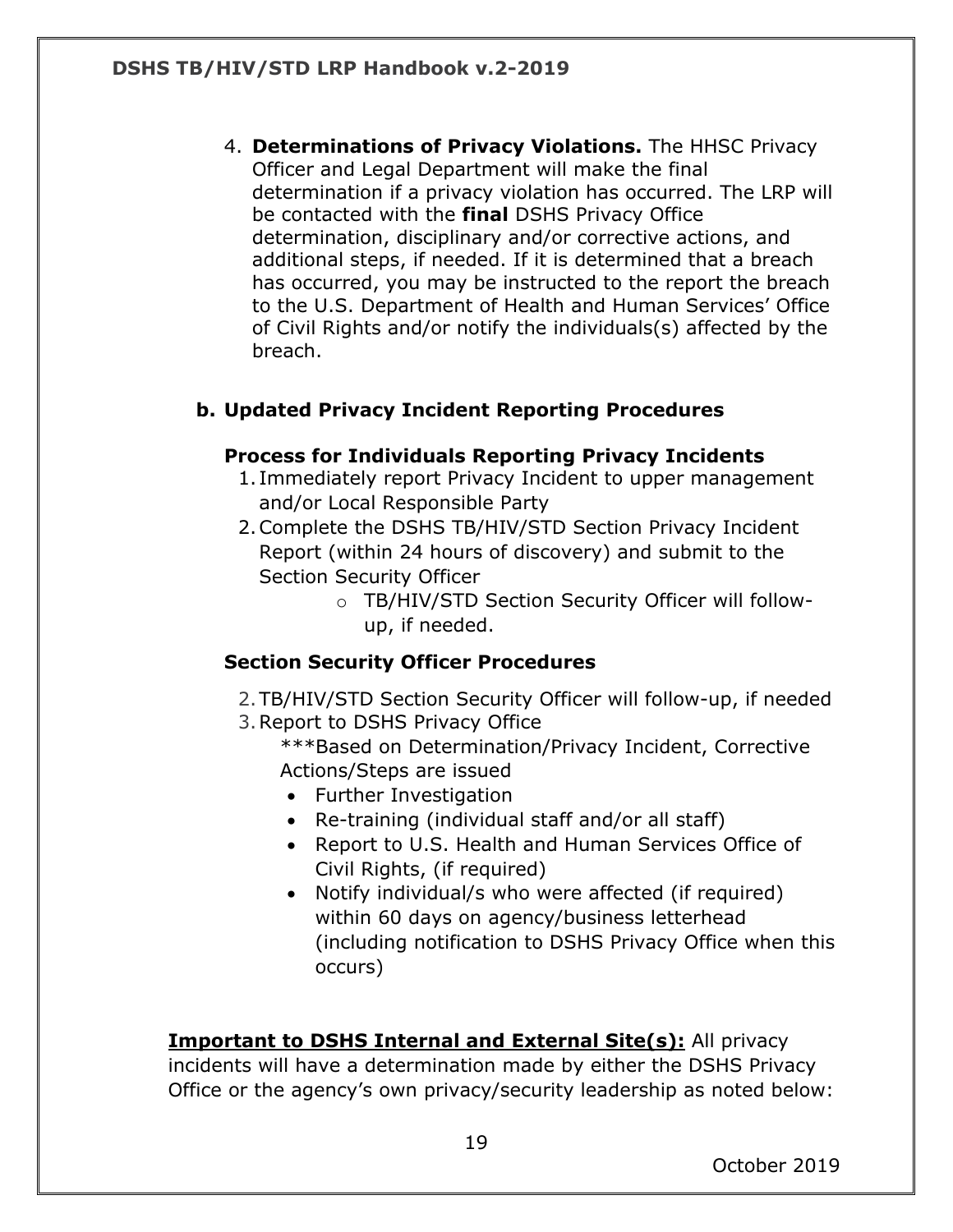- **DSHS Internal**—Section Security Officer will report to DSHS Privacy Officer immediately
- **DSHS External**—Section Security Officer will follow up with external site. External site(s) will be **required** to conduct an investigation on the privacy incident and provide a determination of what type of violation occurred to the Section Security Officer within an allotted time frame.

## **For more information, please contact the Section Security Officer.**

[Breach of Confidentiality Response Policy.](https://www.dshs.texas.gov/hivstd/policy/policies/2011-04.shtm)

[DSHS TB/HIV/STD Section Privacy Incident Report](https://forms.office.com/Pages/ResponsePage.aspx?id=Mnf5m7mCm0mxaqk-jr1Ta38I2AHeHwBBhxJ4qEmv_91UMEVPMjY3NzhJUzFDVjVQMjFGV0tQMUFESCQlQCN0PWcu)

[Back to Contents.](#page-1-0)

## <span id="page-19-0"></span>**10. Site Assessment(s)/Inspection(s)**

#### **a. Security Risk Assessment**

A Security Risk Assessment is an "accurate and thorough assessment of the potential risks and vulnerabilities to the confidentiality, integrity, and availability of confidential information." Conducting a security risk assessment is the first step in identifying and implementing safeguards that comply with and carry out the standards and implementations of the TB/HIV/STD section. The Security Risk Assessment requires entities to implement reasonable and appropriate security measures to protect against reasonably anticipated threats and/or hazards to the security of the TB/HIV/STD Section. Security Risk Assessments are conducted yearly and/or as needed basis. Security Risk Assessments can be on-site visitations and/or review of LRP Bi-Annual Report Summary.

#### **1. How are Security Risk Assessments conducted?**

Security Risk Assessments typically examine seven key security components, including: Administrative Safeguards, Physical Security, Technical Safeguards, Organizational Standards, Policies and Procedures, LRP Documentation, and Privacy Incidents.

Each security component will have varied security measures and will be rated by individual agency. An individual agency's rating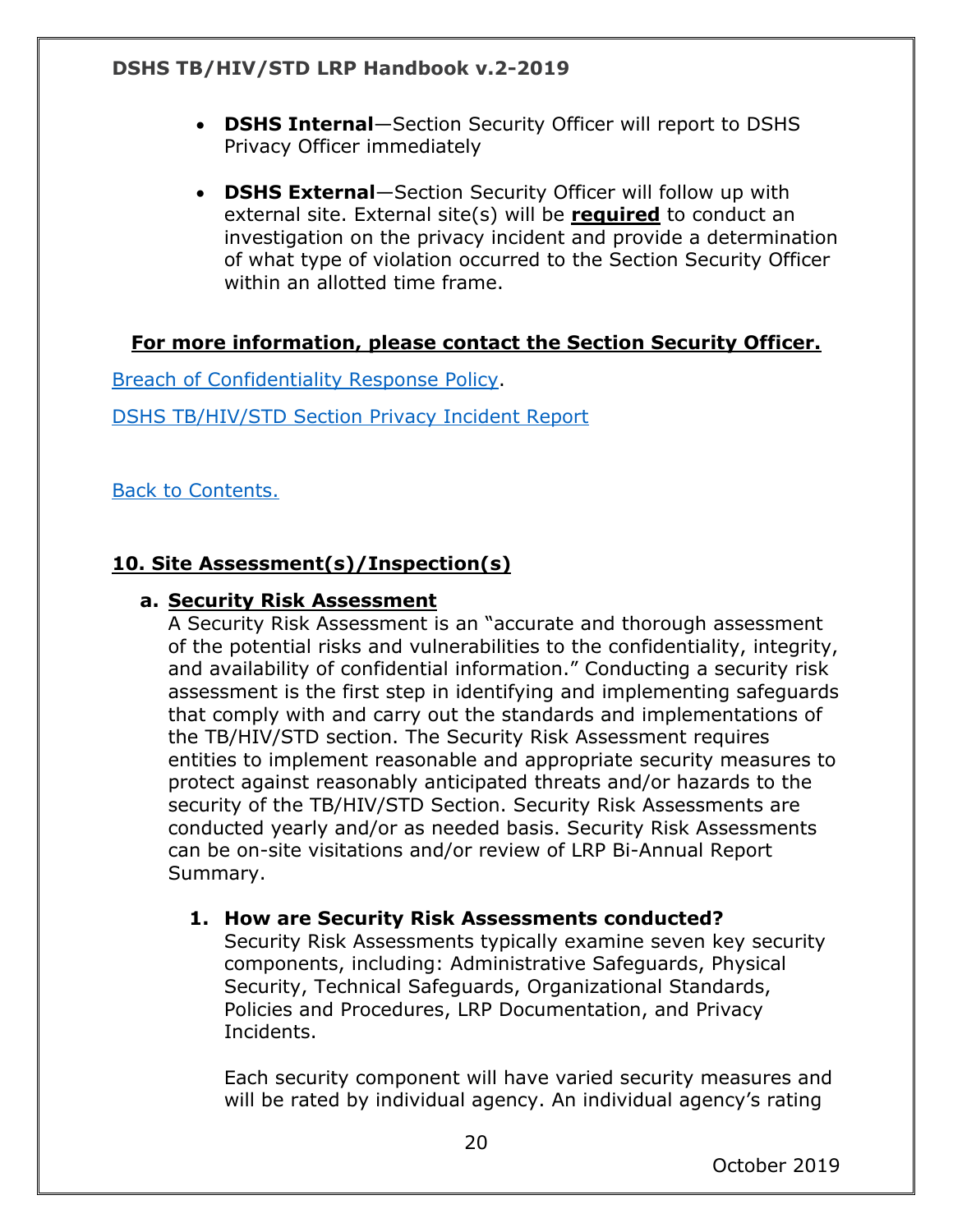will depend if the security measure is in effect and/or a suitable option for the security measure is in place (i.e., proximity card access instead of passcode entry).

If an agency is evaluated as being a security risk, corrective actions and/or control measures will be issued.

Security Risk Assessment

#### **b. Inspections**

On-site inspections can occur at any time DSHS Security Team deems a site visit is needed. Agencies will have prior notification to arrival. There will be several steps prior to on-site inspections as outline below:

- 1. Notification (by phone and/or email) to the agency of an on-site inspection from the Security Team
- 2. Request a copy of the current Authorized User List, the agency's security and confidentiality policies and/or procedures, and the agency's IT Certificate (IT certificate to be completed and signed by the agency's IT staff). *Must be received at least 30 days, if applicable, prior to visit by the Section Security Officer/Team*
- 3. Security Team will review all agency information (Authorized User List, Agency's security and confidentiality policies and/or procedures, IT Certificate, and Privacy Incident Reporting)
- 4. A copy of the site's assessment will be provided to the organization following the inspection within fourteen (14) calendar days.

[Back to Contents.](#page-1-0)

#### <span id="page-20-0"></span>**11. HIPAA vs CDC**

**i. Protected Health Information (PHI) vs. Personally Identifiable Information (PII)**

Comparing what is Protected Health Information (PHI) vs. Personally Identifiable Information (PII) can be confusing because both are *Individually Identifiable Health Information*. It is the context of the use of this information that determines if it is PHI or PII. For HIPAA to be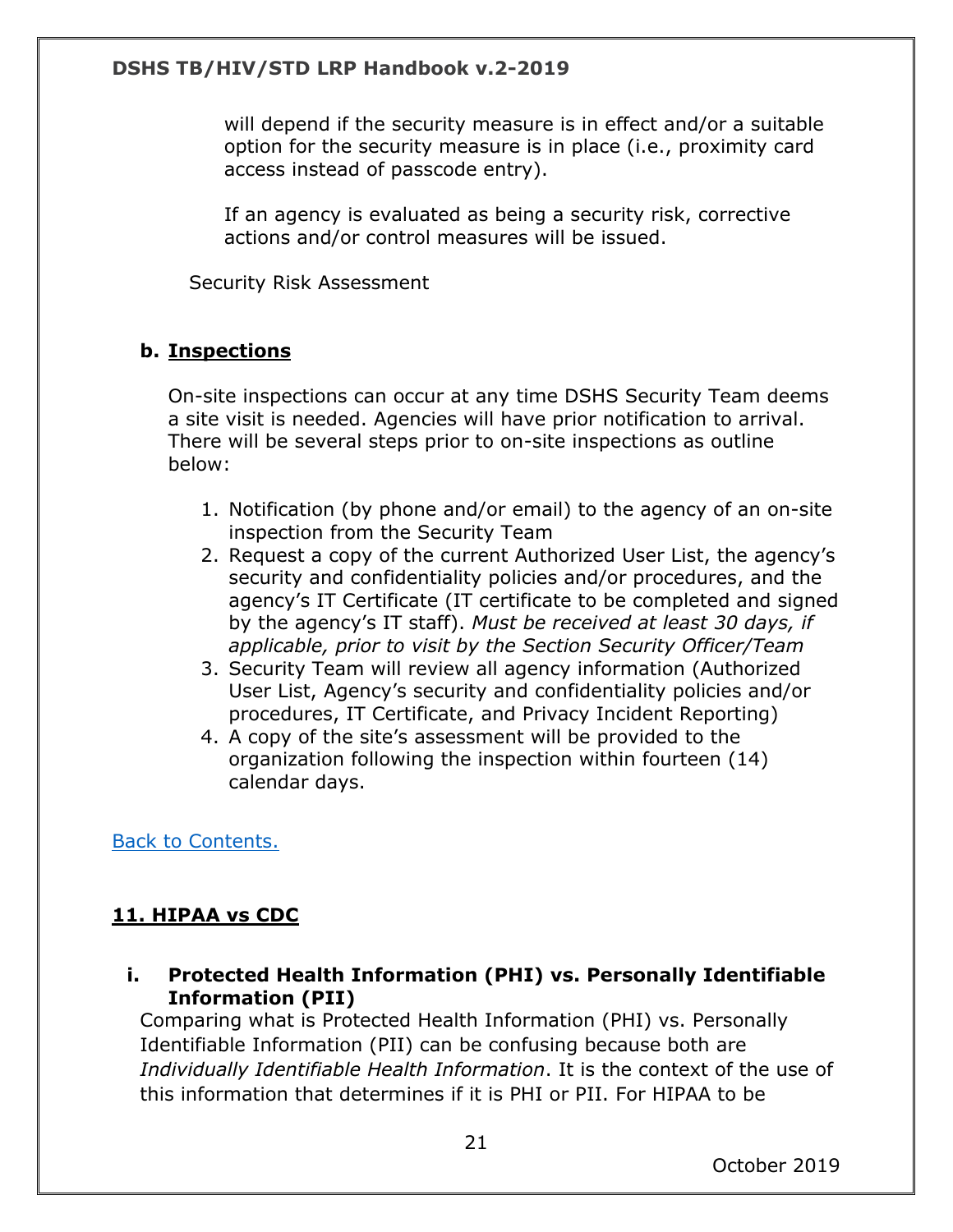applicable, there are only three rules to determine if the person and/or organization is a covered entity because of healthcare activities.

Outside of HIPAA, confidential information falls under PII CFR 200.79 which states that *the definition of [PII](https://www.law.cornell.edu/definitions/index.php?width=840&height=800&iframe=true&def_id=36f2ad20a9f9dcfe3e6a38444824d887&term_occur=3&term_src=Title:2:Subtitle:A:Chapter:II:Part:200:Subpart:A:Subjgrp:28:200.79) is not anchored to any single category of information or technology*. Rather, it requires a case-by-case assessment of the specific risk that an individual can be identified. CRF § 155.260 and TAC Title 521 are the laws that govern protection of PII. The CDC refers to confidential information as PII and not PHI in the Data Security and Confidentiality Guidelines.

## **ii. Determination of Covered Entity Based on Three Rules.**

**a. Hybrid Entity** - Covered Entities can fall into what is called a Hybrid Entity. This means that part of the organization performs healthcare activities and the other part does not. DSHS is considered a Hybrid Entity. A Hybrid entity can separate its healthcare activities to be covered under HIPAA and the remaining operations to fall under the applicable privacy laws. This means that some privacy incidents will be considered a violation under HIPAA because of the context of the use of *Individually Identifiable Health Information*, while some will not. Any organization has the authority to declare themselves a [Hybrid Entity](https://privacyruleandresearch.nih.gov/pr_06.asp) under the Privacy Rule.

## **1. HIPAA (Covered Entities)**

- *Healthcare Provider* A provider of medical or health services, and any other person or organization who furnishes, bills, or is paid for health care in the normal course of business.
- *Health Plans* With certain exceptions, an individual or group plan that provides or pays the cost of medical care. The law specifically includes many types of organizations and government programs as health plans.
- *Healthcare Clearinghouse* An entity involved in the transmission of health information in electronic format for various transactions. This doesn't include public health surveillance.
- *Health Care* Care, services, or supplies related to the health of an individual, including (1) preventive, diagnostic, therapeutic, rehabilitative, maintenance, or palliative care, and counseling, service, assessment, or procedure with respect to the physical or mental condition, or functional status, of an individual that affects the structure or function of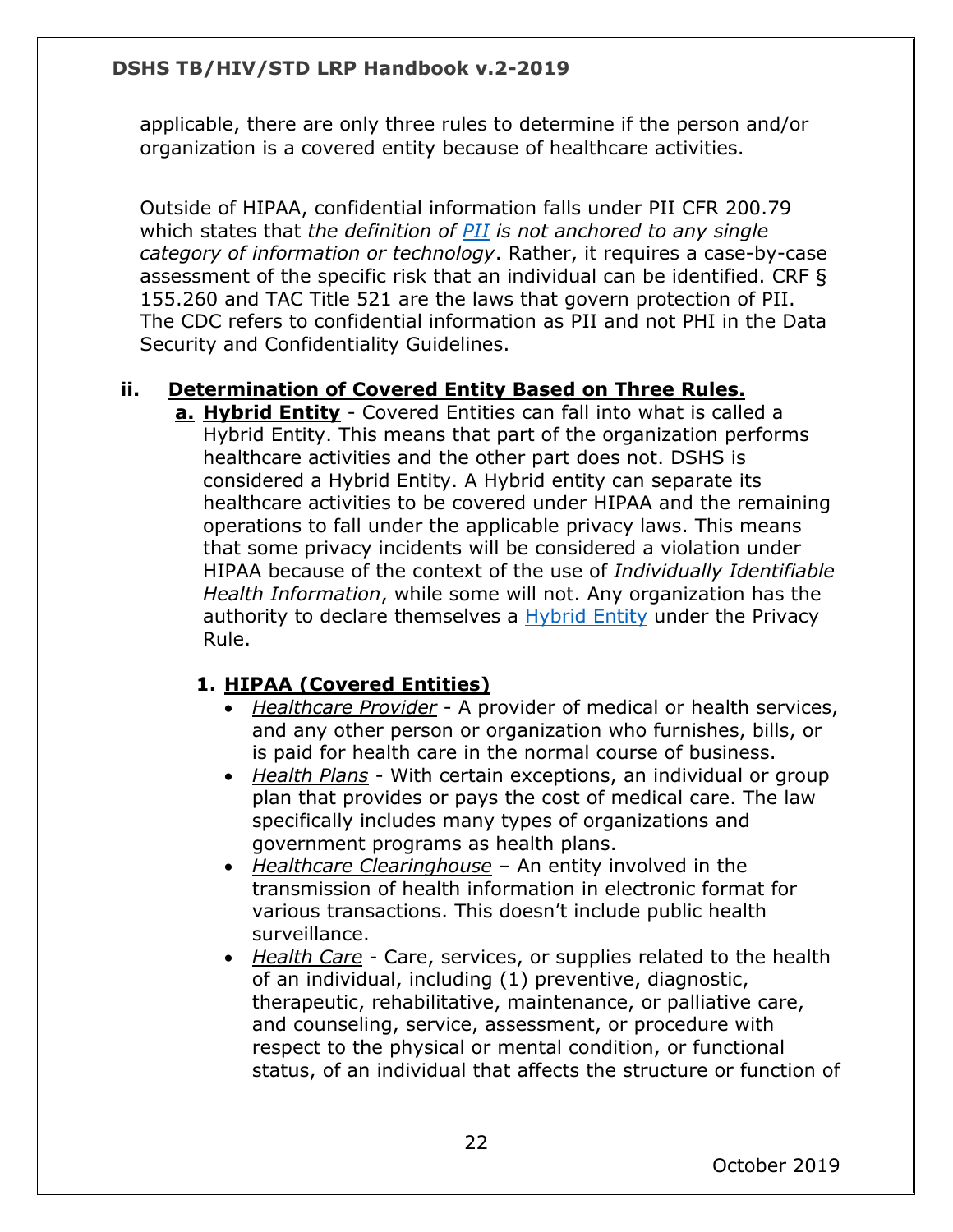the body; and (2) sale or dispensing of a drug, device, equipment, or other item in accordance with a prescription.

## **2. CDC (Non-HIPAA)**

- *Surveillance* is monitoring of behavior, activities, or other changing information for the purpose of influencing, managing, or protecting people. *Individually Identifiable Health Information* not used for healthcare activities now becomes PII.
- Contractors to the CDC (DSHS) report privacy incidents of PII directly to the CDC. All other organizations fall back the privacy laws regarding PII.
- Surveillance data will be transmitted according to standards outlined in the DSHS TB/HIV/STD policies and procedures.
- *PII utilization and usage should follow the stricter of security and confidentiality standards.*

## **3. Dual Roles (Surveillance/Clinical)**

Situations where personnel serve in dual roles can create confusion. Staff in these roles should generally adhere to the stricter set of standards that apply to the job function they are performing. It is critical for staff to understand that surveillance work is not patient care.

**NOTE:** Having access to patient care records is not the same as access to surveillance data. Some electronic medical records platforms have the capability to pull surveillance data for submission, but each employee should not have the same type of access. The goal is to have the minimum number of authorized users necessary to carry out public health functions. Designating all staff as authorized users will not be accepted.

[Back to Contents.](#page-1-0)

## <span id="page-22-0"></span>12. **Data Release**

The LRPs will have access to reporting databases, such as THISIS. Access to your areas database is readily available and you are entitled to that information. Provisional data is not recommended for release and should be kept "frozen" until it is processed for public distribution. Releasing provisional data that is in conflict with DSHS dissemination can cause controversy, distrust, and even panic among the citizens of Texas.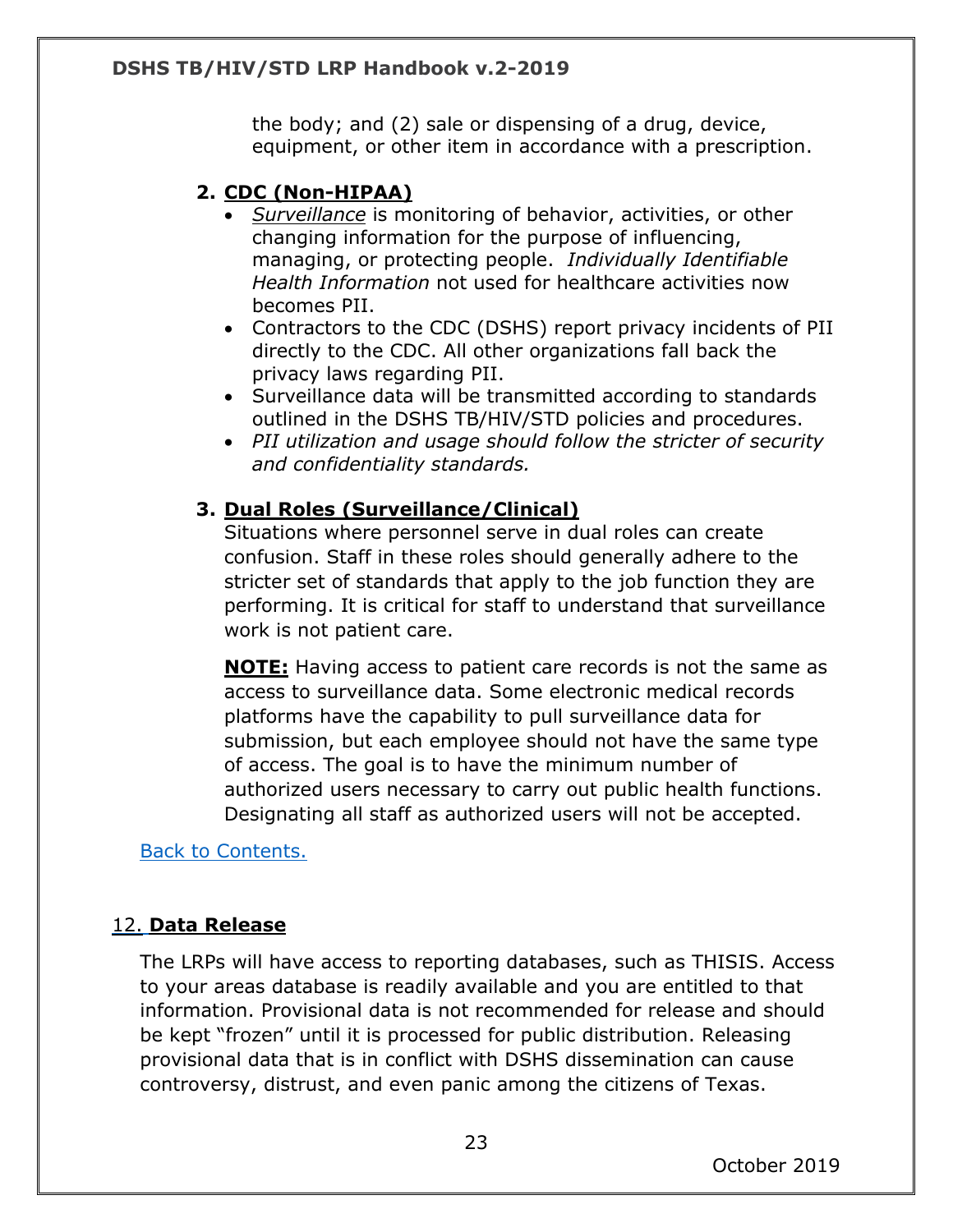[Data Release Policy.](https://www.dshs.texas.gov/hivstd/policy/policies/302-001.shtm)

[Back to Contents.](#page-1-0)

## <span id="page-23-0"></span>13. **DSHS Secure Network Systems and Confidential Information Access**

There is a strict policy on handling requests for access to DSHS Secure Network Systems and confidential information. All steps are to be followed and all required documentation must be received in order to create an account for you.

## <span id="page-23-1"></span>**i. Account Request Forms.**

The account request procedure and security training documentation was extensively revised in February 2019. **All requested documents must be provided to** 

**[TBHIVSTD.AccountRequests@dshs.texas.gov.](mailto:TBHIVSTD.AccountRequests@dshs.texas.gov)**

Following this process will ensure both the LRP and DSHS have required documentation from employees prior to access approval.

#### **a. Steps for Account Access**

The following steps apply for ALL DSHS database account requests. Please read carefully and follow directions as described. Requests for access to a database must come from the Local Responsible Party (LRP) and/or DSHS-approved LRP designee for your agency. *DSHS WILL NOT ACCEPT ANY REQUESTS WITHOUT APPROVAL FROM AN LRP AND/OR LRP DESIGNEE.*

- 1. **[Complete Annual Security Training](https://www.dshs.texas.gov/thsvh/account.shtm)**
- a. Certificate should be saved as Lastname\_Firstname\_Agency\_Strn.pdf
- 2. Complete **[Account Request form](https://www.dshs.texas.gov/thsvh/files/AccountRequestForm.pdf)**
	- a. Please fill out form electronically. **Please do not submit scanned copies of this document.**
	- b. Save form as Lastname\_Firstname\_Agency\_AccRq.pdf
- 3. Complete and Sign **[Confidentiality Agreement](https://www.dshs.texas.gov/thsvh/files/ConfidentialityAgreement.pdf)**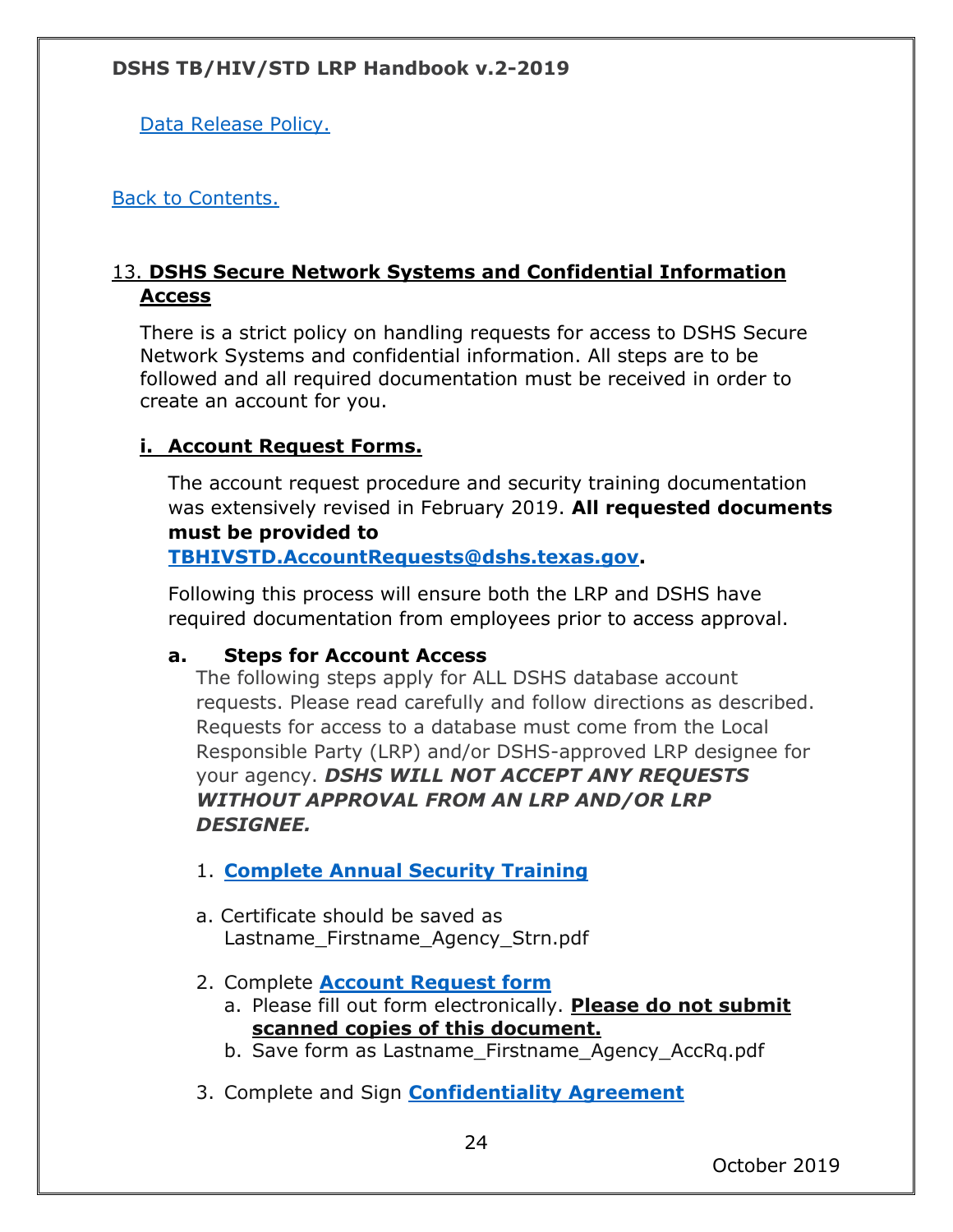- a. The Confidentiality Agreement must be completed in Adobe Reader. Completing the agreement in Chrome or another web browser window will prevent you from signing the form.
- b. Save form as Lastname\_Firstname\_Agency\_CON.pdf
- 4. Complete and Sign **[Acceptable Use Agreement form](https://www.dshs.texas.gov/hivstd/policy/policies/hhs-aua.pdf)**
	- a. Save form as Lastname Firstname Agency AUA.pdf
	- b. Saving and sending only page 7 of this document will be accepted

5. Attach and email *all completed* required documents to your LRP and/or DSHS-Approved LRP designee. Let them know they need to sign in the spot for LRP signature on the Account Request form and forward **all** *four* documents to [TBHIVSTD.AccountRequests@dshs.texas.gov.](mailto:TBHIVSTD.AccountRequests@dshs.texas.gov)

6. Save all documents for future use.

## <span id="page-24-0"></span>**b. Deactivating User from DSHS Secure Network Systems**

A supervisor and/or LRP is responsible for notifying the DSHS TB/HIV/STD Section when an employee ends employment with the agency and/or changes to a new department/role that will no longer require the individual to access the DSHS Secure Network Systems(s).

- 1. Complete the **[Account Deactivation Request Form](https://www.dshs.texas.gov/thsvh/account.shtm)** to deactivate an account
- 2. Email the completed form [TBHIVSTD.AccountRequests@dshs.texas.gov](https://www.dshs.texas.gov/thsvh/TBHIVSTD.AccountRequests@dshs.texas.gov)
- 3. Save all documents for your records

Please see the following link for the most up-to-date procedures and forms.

[DSHS TB/HIV/STD Security and Database Account Management](https://www.dshs.texas.gov/thsvh/account.shtm)

25

[Back to Contents.](#page-1-0)

#### <span id="page-24-1"></span>14. **Authorized User(s) Maintenance**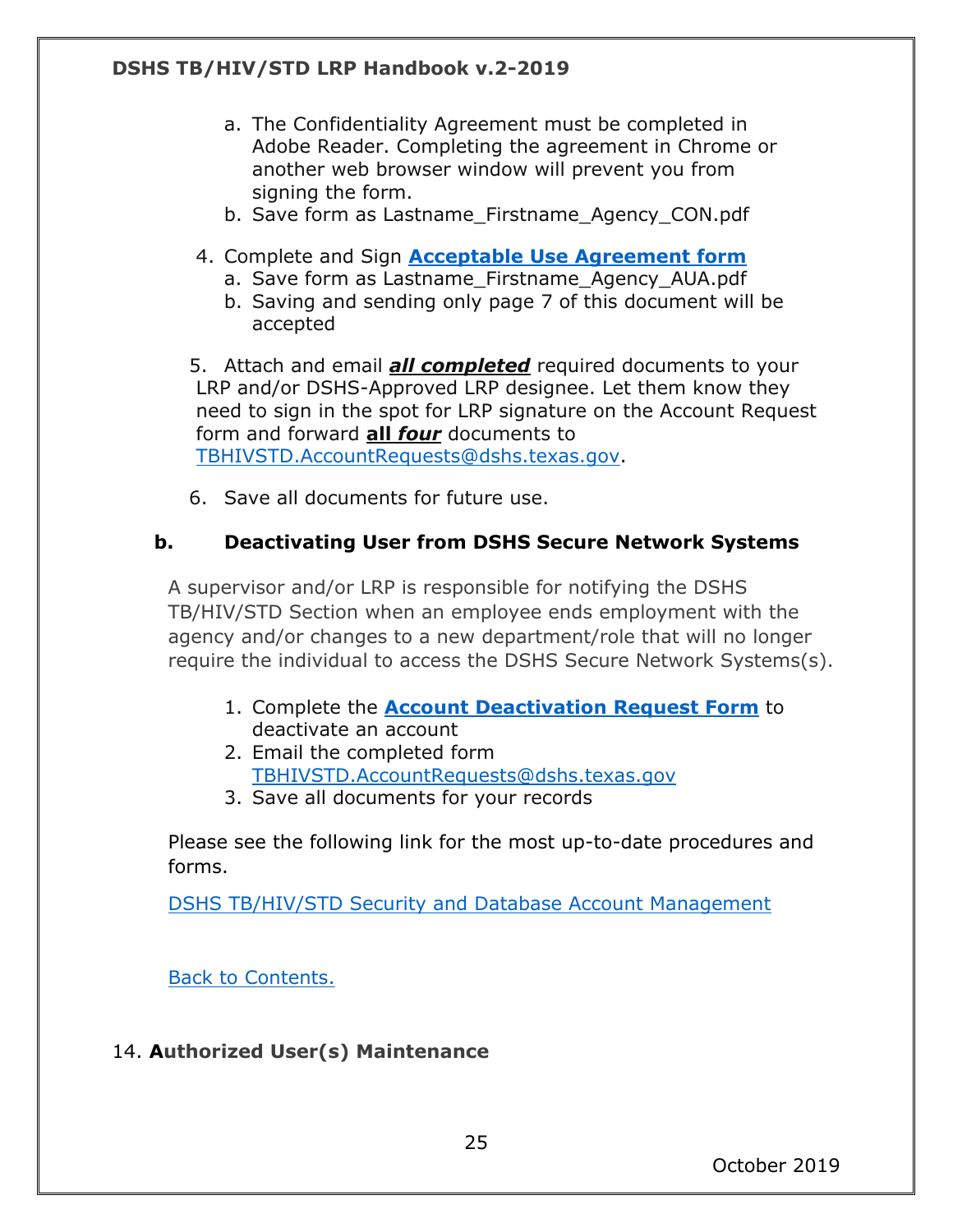A list of Authorized Users needs to be maintained by the LRP and/or designee. Due to the large numbers of personnel) who have access to confidential statewide records, users need to be documented in a uniform manner. An Excel spreadsheet will be provided in the approved format. **This spreadsheet will need to be emailed to the Section Security Officer at the end of the year (Due on December 31, annually) and is subject to random auditing**.

**i. Authorized Users List Spread Sheet. Column A -Last Name Column B -First Name Column C -Site** (First Name, initials, e.g. AustinHD) **Column D -Email Column E -Telephone Number Column F -Date of Security Training Column G -Date Confidentiality Agreement Column H -Date of Acceptable User Agreement Column I -TxPHIN** (approved or removed user) Column J -Date Removed (from TxPHIN) **Column K** -**THISIS** (approved or removed user) Column L -Date Removed (from THISIS) **Column M** -**ARIES** (approved or removed user) Column N -Date Removed (from ARIES) **Column O** -**eHARS** (approved or removed user) Column P -Date Removed (from eHARS) **Column Q -CITRIX** (approved or removed user) Column R -Date Removed (from CITRIX) **Column S -TB GIMS** (approved or removed user) Column T -Date Removed (from TB GIMS) **Column U -VPN** (approved or removed user) Column V -Date Removed (from VPN) **Column W** -**GlobalSpace** (approved or removed user) Column X- Date Removed (from GlobalSpace) **Column Y -Other Database** (state database and date) Column Z -Other: Date Approved Column AA -Other: Date Removed **Column AB- Privacy Incidents** (Date, only if responsible for a Privacy Incident) **Column AC: Notes:**

## *\*\*\*All authorized users for TB/HIV/STD Section should be included in the spreadsheet.*

Authorized User List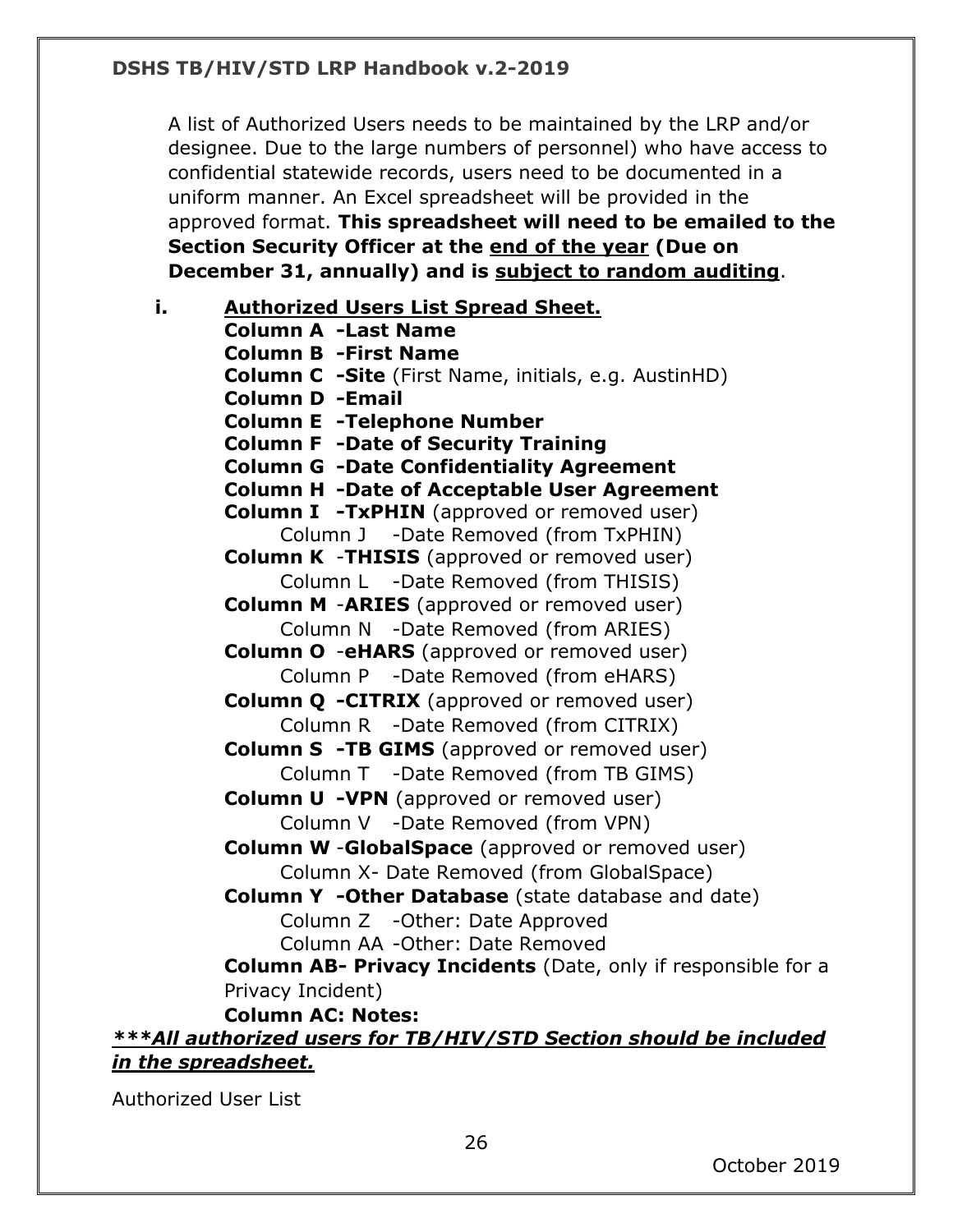## [Back to Contents.](#page-1-0)

## <span id="page-26-0"></span>15.**Security and Confidentiality Training**

**Security and Continentality training is required when any individual will newly access confidential TB/HIV/STD and Viral Hepatitis information associated,** but not limited to, surveillance, epidemiology, public health follow-up, and the Texas HIV Medication Program (such as new employees and/or employees with new job duties). **After this initial training**, security and confidentiality **training is required**, at a minimum, **once a year for all individuals. Certificates must be submitted to the Section Security Officer within 7 days of completion to [TBHIVSTD.AccountRequests@dshs.texas.gov.](mailto:TBHIVSTD.AccountRequests@dshs.texas.gov)** This requirement includes employees (permanent and temporary), IT staff, volunteers, students, and contractors.

The goal of security and confidentiality training is ensuring adherence to and understanding of DSHS TB/HIV/STD Section security policies. Training options will be provided in 2 forms. *In-class training that was previously provided by the Section Security Officer has been discontinued due to the high number of sites. The DSHS TB/HIV/STD Section continues to explore alternate arrangements to the in-class trainings previously offered.*

# **Training Options.**

## **1. Train the Trainer.**

Train the Trainer option are for agencies who wish to accomplish this training requirement in-person and/or develop an agency ownedonline training module (which will cover, at a minimum, DSHS required curricula. The agency will need to request a training package from the Section Security Officer at least one-month prior to training. **Requests for training packages can be made to [TBHIVSTD.AccountRequests@dshs.texas.gov](mailto:TBHIVSTD.AccountRequests@dshs.texas.gov)** with the subject line "**Request Security Training Package**".

**a. Requirements for Train the Trainer**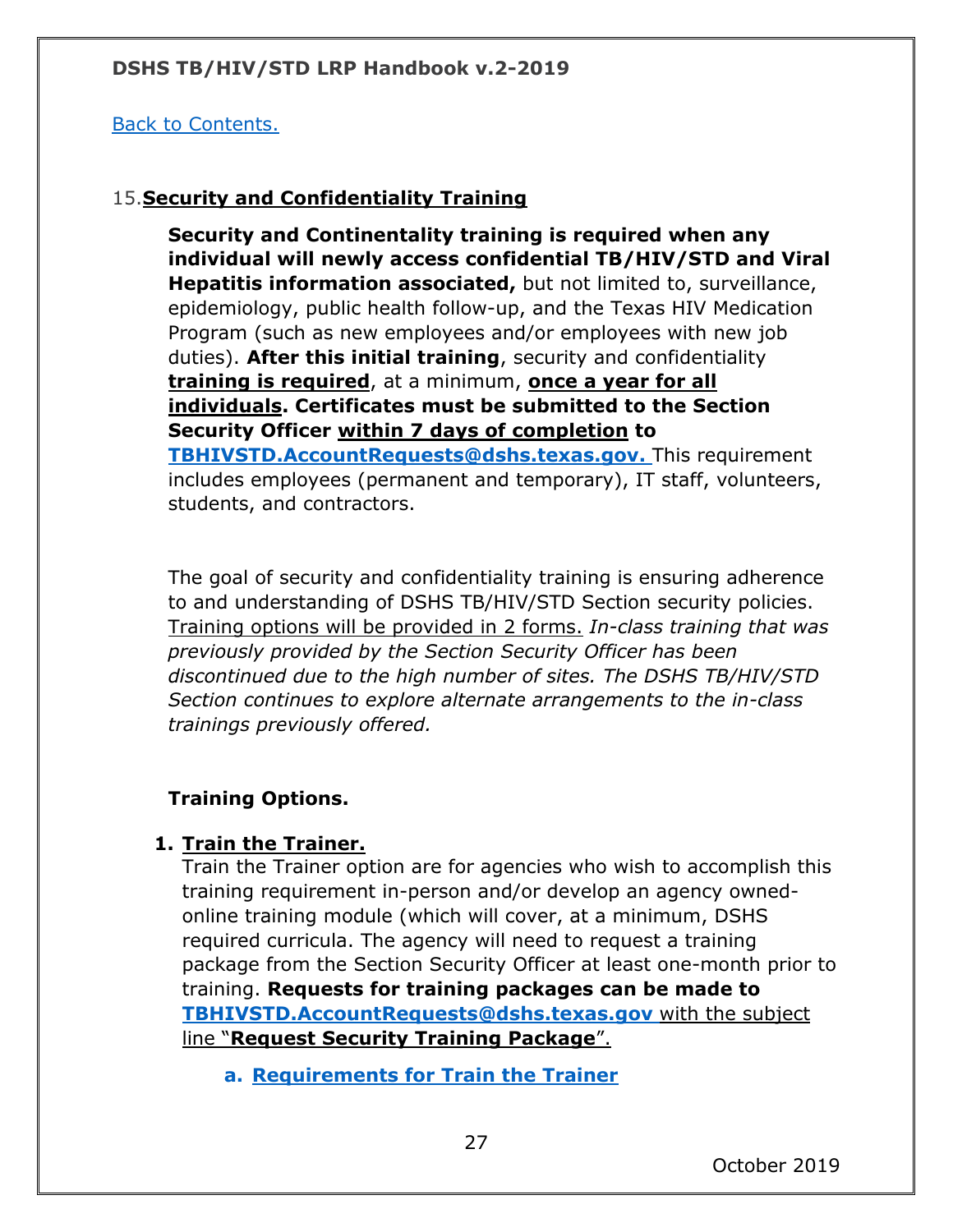- 1. Adhere to all required forms and requirements **[TBHIVSTD.AccountRequests@dshs.texas.gov.](mailto:TBHIVSTD.AccountRequests@dshs.texas.gov)** At a minimum, DSHS required curricula should be included.
- 2. Provide documentation of individuals who completed trainings (i.e., sign-in sheets and/or certificate of completion, and excel sheet with Last Name, First Name, Agency email, Site, Agency Address, and Agency ZipCode.)

#### **Security Training Worksheet**

**[Data Security and Confidentiality Request](https://forms.office.com/Pages/ResponsePage.aspx?id=Mnf5m7mCm0mxaqk-jr1TaywRVE9OyKxNrH340NBI-OBUREhXSDY0NUVaU0s1MDkzQVpTUTdJMUpUSy4u)**

Required documentation should be **received by the Section Security Officer within 30** days of completed training (for large group of trainees). If more time is needed, contact the Section Security Officer.

#### **If documentation is not received by the Section Security Officer within the allotted time, acceptance may be contingent upon the current training available. For more information, please contact the Section Security Officer.**

- **b. How to request Train the Trainer Materials.**
	- 1. **Submit a request at least 30 days before the proposed training date at** [DSHS TB/HIV/STD](https://forms.office.com/Pages/ResponsePage.aspx?id=Mnf5m7mCm0mxaqk-jr1TaywRVE9OyKxNrH340NBI-OBUREhXSDY0NUVaU0s1MDkzQVpTUTdJMUpUSy4u) [Security and Confidentiality Training Request](https://forms.office.com/Pages/ResponsePage.aspx?id=Mnf5m7mCm0mxaqk-jr1TaywRVE9OyKxNrH340NBI-OBUREhXSDY0NUVaU0s1MDkzQVpTUTdJMUpUSy4u) [Form.](https://forms.office.com/Pages/ResponsePage.aspx?id=Mnf5m7mCm0mxaqk-jr1TaywRVE9OyKxNrH340NBI-OBUREhXSDY0NUVaU0s1MDkzQVpTUTdJMUpUSy4u)
	- **2. Register for a GlobalScape Account.** [Instructions for Requesting a GlobalScape](https://www.dshs.texas.gov/thsvh/account.shtm#newaccess) [Account](https://www.dshs.texas.gov/thsvh/account.shtm#newaccess)**.**
		- a. **Documents needed for a GlobalScape Account**
			- i. [Lastname.Firstname EFT Request](https://www.dshs.texas.gov/thsvh/files/AccountRequestForm.pdf) [Form](https://www.dshs.texas.gov/thsvh/files/AccountRequestForm.pdf)
			- ii. [HHS Acceptable Use Agreement Form](https://www.dshs.texas.gov/hivstd/policy/policies/hhs-aua.pdf)
			- iii. [Confidentiality Agreement Form](https://www.dshs.texas.gov/thsvh/files/ConfidentialityAgreement.pdf)

**Note:** It may take several days before your account is created. When your account is created, you will receive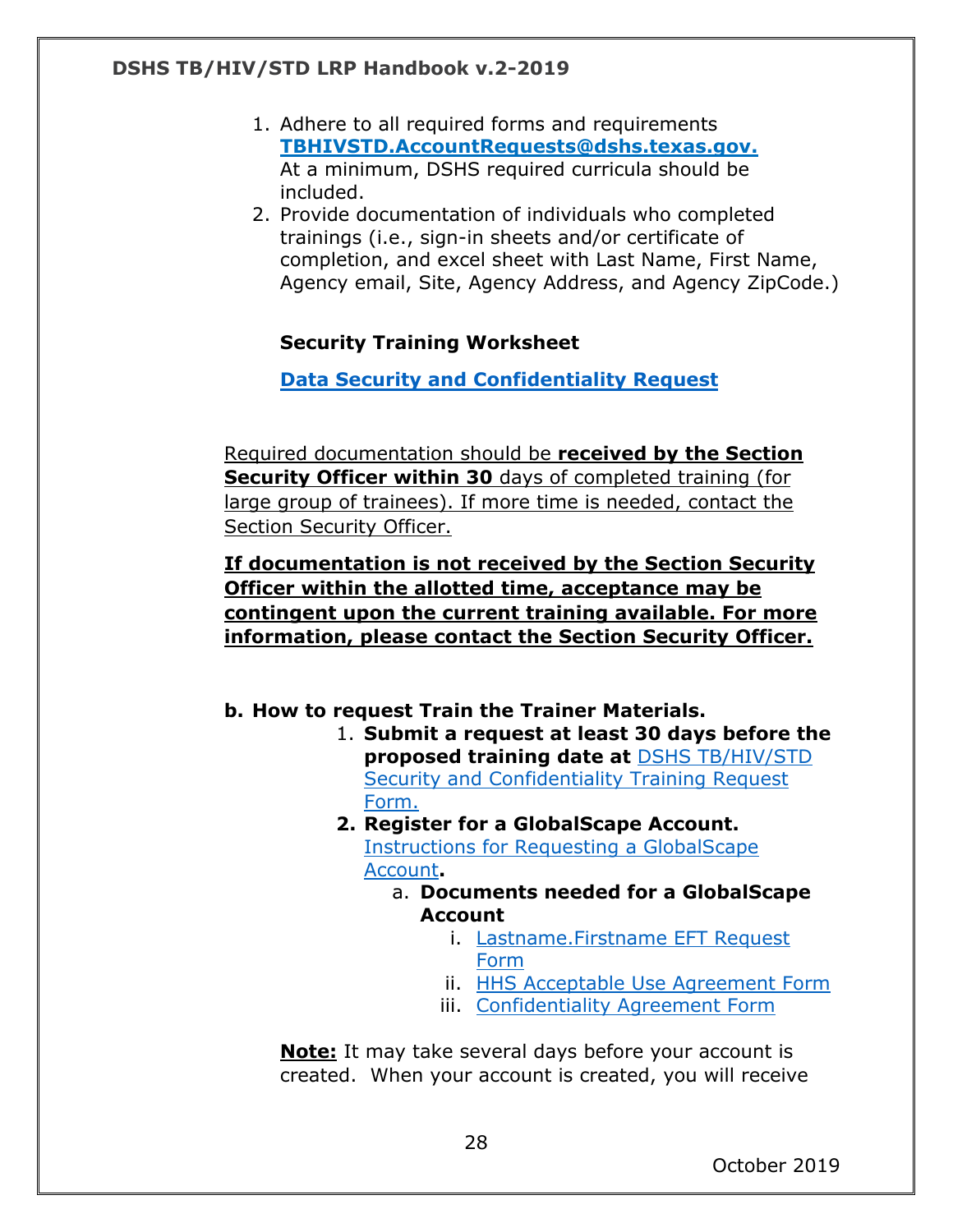notification from HHS. **Instructions for uploading files will be sent to you when you return the forms.**

#### **c. After training is completed.**

- 1. Upload the completed sign-in sheets and confidentiality agreement forms from individuals who attended the course in excel form, see above for requirements.
- 2. Send an email to [TBHIVSTD.AccountRequests@dshs.texas.gov](mailto:TBHIVSTD.AccountRequests@dshs.texas.gov) with the subject **"Trainer the Trainer Course completion,** *Site Name***,** *Training Date***".**
- 3. Email will be sent to individuals who completed the Train the Trainer course via TxTrain. Certificates will be available for download via the TxTrain website.

#### **7. TxTrain.**

Refer to the document titled, "**[Instructions for completing this](https://www.dshs.texas.gov/thsvh/account.shtm#newaccess)  [course](https://www.dshs.texas.gov/thsvh/account.shtm#newaccess)**". Follow appropriate instructions depending on if an individual is a NON-HHS Employee or HHS Enterprise Employee.

**[TrainTx](https://www.train.org/texas/welcome)** 

#### [Back to Contents.](#page-1-0)

#### <span id="page-28-0"></span>**16. Provisional Policies**

DSHS TB/HIV/STD security policies cannot cover every situation, technology, or workflow. To address these emerging matters, we have created a new protocol for LRPs to follow. Any new workflow, technology, or methodology not covered by existing DSHS TB/HIV/STD Section security policy and/or procedure must be reviewed and approved by the Section Security Officer prior to implementation. The following information is needed for review:

- Agency information
- Description of new method and business need
- Explanation of how new method is not covered by current policy/procedure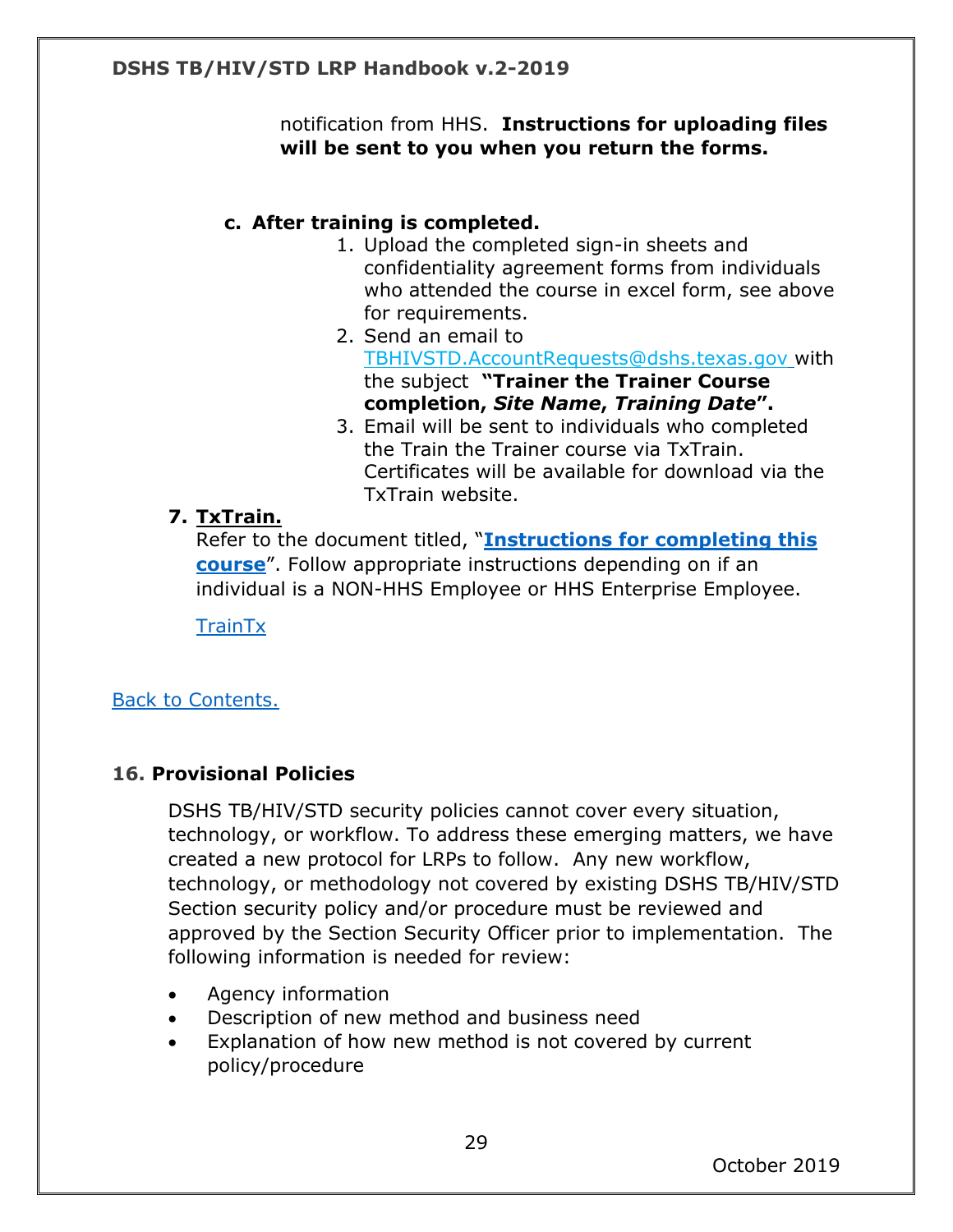- Proposed changes to current policy/procedure to ensure new method is covered
- A risk analysis of the new method and plan to mitigate risk
- Documentation supporting HIPAA and CDC compliance

**IMPORTANT:** Approval of the new method may be contingent upon provisions set by the Section Security Officer. Use of new method without prior approval will be in violation of the security policies and will be treated accordingly. Consult the Section Security Officer if you have any questions about this.

[Back to Contents.](#page-1-0)

## <span id="page-29-0"></span>**17. Community Based Organizations (CBO)**

Community Based Organizations that do not contract with DSHS **have to** comply with the Security and Confidentiality Standards, at a minimum. It is highly recommended that these standards are met as a means of protecting confidential information. If you are a DSHS-funded CBO, contact the Section Security Officer and inform of your status. The DSHS requirements for CBOs are the following:

- 1) Security Training is completed annually by all CBO personnel and filed with the Section Security Officer within seven (7) days of completion.
- 2) Confidentiality Agreements are signed annually by all CBO personnel and filed with the Section Security Officer within seven (7) days of completion.
- 3) A LRP is established at the CBO to serve as a point of contact for privacy incidents and investigating privacy incidents, refer to Section 2. Local Responsible Party (LRP) Responsibilities.
- 4) Maintains a spread sheet of all Authorized Users, refer to Section 10. Required Documentation.

[Back to Contents.](#page-1-0)

#### <span id="page-29-1"></span>**18. LRP Quick Reference Guide**

**CONTACT INFORMATION DSHS Section Security Officer** Amanda Sierra, MPH amanda.sierra@dshs.texas.gov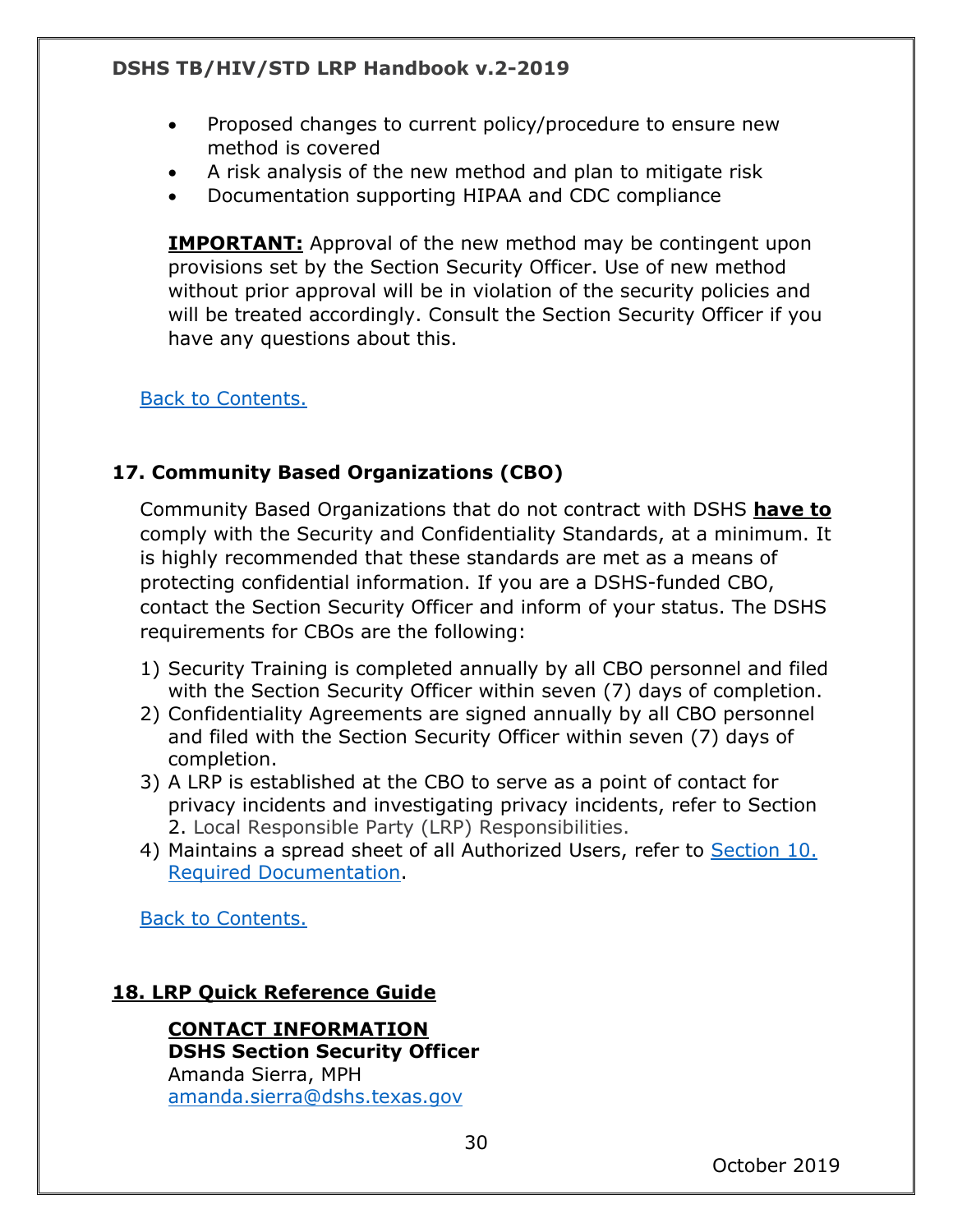Office: 512-206-5974 Cell: 512-574-5765

## **LRP/LRP DESIGNEE RESPONSIBILITIES**

- Maintain a list of all personnel that are authorized to access confidential information
- Maintain all copies of current confidentiality forms and training certificates
- Inform DSHS when an Authorized User (AU) needs to be terminated (*voluntarily or non-voluntary*) by submitting a Deactivation Request Form
- Ensure employees complete/renew Security and Confidentiality Training on an annual basis
- Ensure employees submit a signed Confidentiality Agreement on an annual basis (*submitted with security training renewal to the Section Security Officer*) **within seven (7) days of completion**
- Send **Bi-Annual Reports** to TB/HIV/STD Section Security Officer along with AU list (*or Health Communications Manager if security officer position is vacant*)
- Investigate privacy incidents and complete **initial** privacy incident reports **within 24 hours of discovering incidents** (*with updates as the investigation/information becomes available*)
- For any individual(s) implicated in a privacy incident that is potentially intentional or negligent in nature, immediately limit or restrict access to confidential information for the implicated individual(s) until the privacy incident investigation is complete
- Consult with the TB/HIV/STD Section Security Officer about privacy incidents, if needed
- Establish and/or enforce corrective and/or disciplinary actions in conjunction with agency management when needed
- Ensure organizational policies are in line with DSHS TB/HIV/STD Security policies and procedures
- Provide validation of access requests for DSHS-approved secure network systems

# **PRIVACY INCIDENT REPORTING**

- Complete All Questions in the Privacy Incident Report.
- Contact the Section Security Officer for guidance, as needed.

# [DSHS TB/HIV/STD Section Privacy Incident Report](https://forms.office.com/Pages/ResponsePage.aspx?id=Mnf5m7mCm0mxaqk-jr1Ta38I2AHeHwBBhxJ4qEmv_91UMEVPMjY3NzhJUzFDVjVQMjFGV0tQMUFESCQlQCN0PWcu)

# **POLICIES AND PROCEDURES**